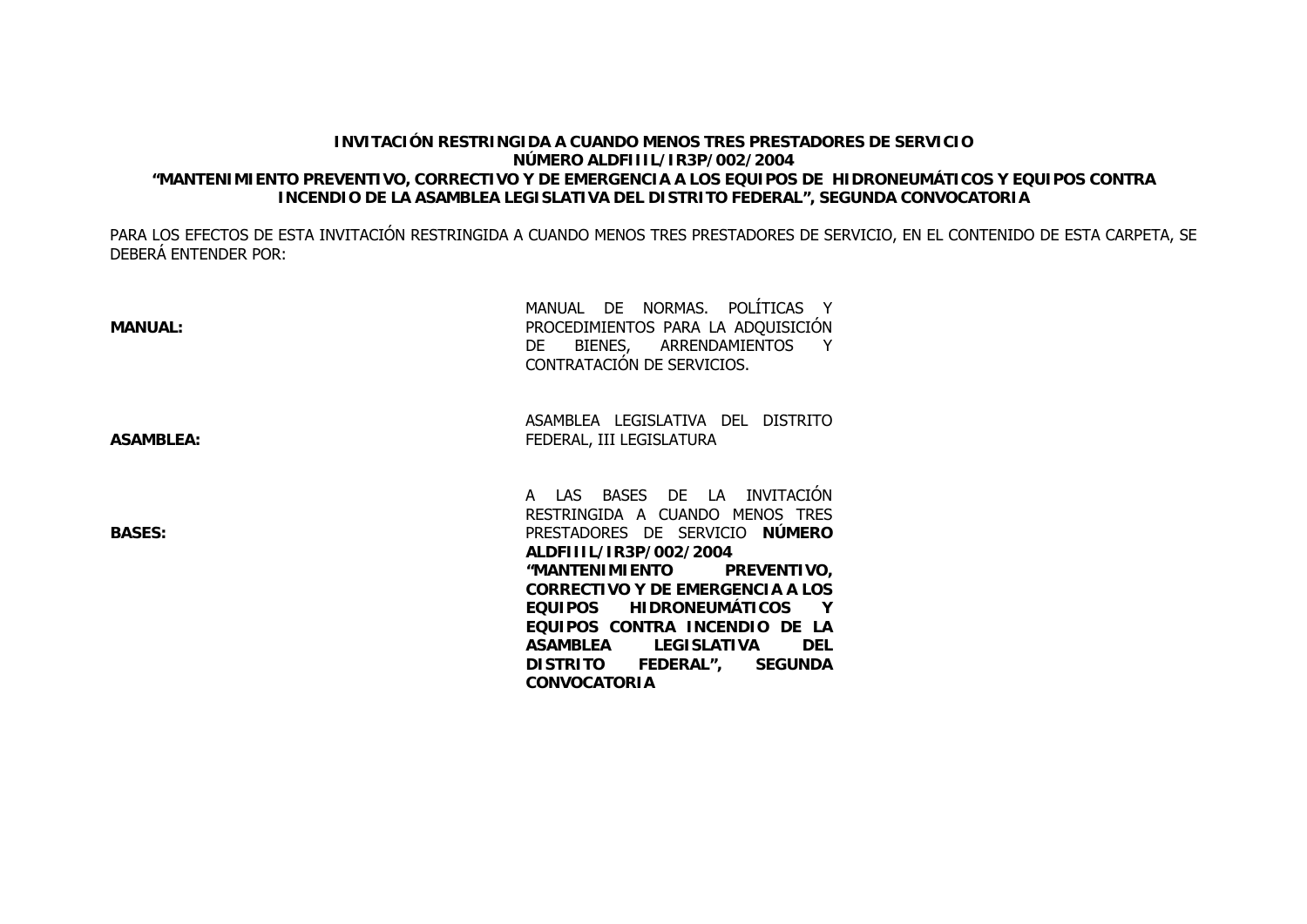| <b>PARTICIPANTE:</b> | CADA UNA DE LAS PERSONAS MORALES Y<br>FISICAS (CON ACTIVIDAD EMPRESARIAL)<br>PARTICIPANTES EN ESTA INVITACION.                                                          |  |
|----------------------|-------------------------------------------------------------------------------------------------------------------------------------------------------------------------|--|
| <b>PARTIDA:</b>      | EL SERVICIO QUE SE DESCRIBE COMO<br>PARTIDA UNICA EN EL ANEXO TECNICO DE<br>LAS BASES PARA EL "MANTENIMIENTO<br>PREVENTIVO, CORRECTIVO Y DE<br>EMERGENCIA A LOS EQUIPOS |  |
|                      | HIDRONEUMÁTICOS Y EQUIPOS<br>CONTRA INCENDIO DE LA ASAMBLEA<br>LEGISLATIVA DEL<br><b>DISTRITO</b><br><b>FEDERAL", SEGUNDA CONVOCATORIA</b>                              |  |

### **INVITACIÓN:**

INVITACIÓN RESTRINGIDA

LA ASAMBLEA LEGISLATIVA DEL DISTRITO FEDERAL III LEGISLATURA, POR CONDUCTO DEL OFICIAL MAYOR, **LIC. HEGEL CORTES MIRANDA**, DE CONFORMIDAD A LO ESTABLECIDO POR EL ARTICULO 134 EN SU PRIMER PÁRRAFO DE LA CONSTITUCIÓN POLÍTICA DE LOS ESTADOS UNIDOS MEXICANOS; ARTICULO 57 FRACCIÓN I DEL REGLAMENTO PARA EL GOBIERNO INTERIOR DE ESTE ÓRGANO LEGISLATIVO; A LOS PUNTOS IV, INCISO 10 DE LAS POLÍTICAS GENERALES DEL MANUAL DE NORMAS, POLÍTICAS Y PROCEDIMIENTOS PARA LA ADQUISICIÓN DE BIENES, ARRENDAMIENTOS Y CONTRATACIÓN DE SERVICIOS, A TRAVÉS DE SU DIRECCIÓN GENERAL DE ADMINISTRACIÓN Y DIRECCIÓN DE ADQUISICIONES INVITA A PARTICIPAR A TODOS LOS INTERESADOS EN LA **INVITACIÓN RESTRINGIDA A CUANDO MENOS TRES PRESTADORES DE SERVICIO NÚMERO ALDFIIIL/IR3P/002/2004 "MANTENIMIENTO PREVENTIVO, CORRECTIVO Y DE EMERGENCIA A LOS EQUIPOS HIDRONEUMÁTICOS Y EQUIPOS CONTRA INCENDIO DE LA ASAMBLEA LEGISLATIVA DEL DISTRITO FEDERAL", SEGUNDA CONVOCATORIA**, UBICADA EN LA CALLE DE GANTE NÚMERO 15, 3ER. PISO, COLONIA CENTRO, DELEGACIÓN CUAUHTÉMOC C.P. 06010, D.F., CON TELÉFONO 5512-6889, BAJO LAS SIGUIENTES:

## **B A S E S**

#### **1. OBJETO DE LA INVITACIÓN:**

LA PRESENTE INVITACIÓN TIENE COMO OBJETO OBTENER EN BENEFICIO DE LA ASAMBLEA LAS MEJORES CONDICIONES DE PRECIO, CALIDAD Y OPORTUNIDAD PARA EL **"MANTENIMIENTO PREVENTIVO, CORRECTIVO Y DE EMERGENCIA A LOS EQUIPOS HIDRONEUMÁTICOS Y EQUIPOS CONTRA INCENDIO DE LA ASAMBLEA LEGISLATIVA DEL DISTRITO FEDERAL", SEGUNDA CONVOCATORIA.**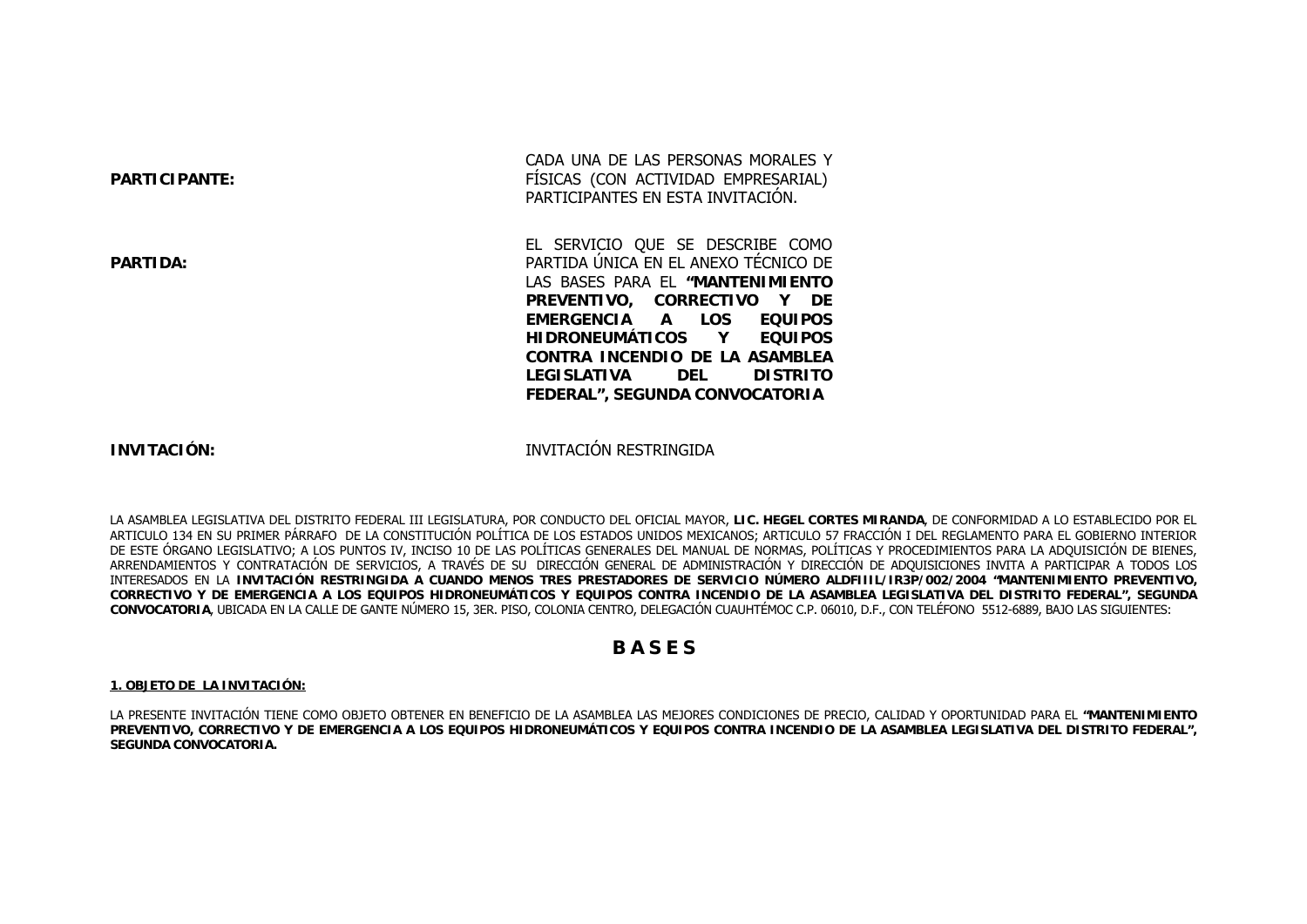LA INFORMACIÓN ESPECÍFICA Y COMPLETA RESPECTO DEL SERVICIO A CONTRATAR POR PARTE DE LA ASAMBLEA LEGISLATIVA EN EL **"MANTENIMIENTO PREVENTIVO, CORRECTIVO Y DE EMERGENCIA A LOS EQUIPOS HIDRONEUMÁTICOS Y EQUIPOS CONTRA INCENDIO DE LA ASAMBLEA LEGISLATIVA DEL DISTRITO FEDERAL", SEGUNDA CONVOCATORIA,** SE SEÑALAN EN EL ANEXO TÉCNICO DE LAS BASES, CONDICIONES, CARACTERÍSTICAS Y DESCRIPCIONES QUE DEBERÁN SER PROPORCIONADAS POR LOS PRESTADORES DE SERVICIO.

#### **2. INSTRUCCIONES PARA PODER PARTICIPAR**

- **2.1.** SOLO PODRÁN PARTICIPAR PRESTADORES DE SERVICIOS EN CALIDAD DE PERSONAS FÍSICAS (CON ACTIVIDAD EMPRESARIAL) Y/O MORALES DE NACIONALIDAD MEXICANA, QUE ACREDITEN HABER RECIBIDO LA INVITACIÓN POR PARTE DE ESTA ASAMBLEA.
- **2.2. LAS PROPUESTAS TÉCNICAS, PROPUESTAS ECONÓMICAS Y DOCUMENTACIÓN LEGAL Y ADMINISTRATIVA QUE PRESENTEN LOS PARTICIPANTES DEBERÁN ELABORARSE DE ACUERDO A LO SIGUIENTE:**
	- **2.2.1** SER DIRIGIDAS AL OFICIAL MAYOR DE LA ASAMBLEA, LICENCIADO HEGEL CORTÉS MIRANDA, CON ATENCIÓN A LA DIRECCIÓN DE ADQUISICIONES E INVENTARIOS.
	- **2.2.2** LA PROPUESTA TÉCNICA, ECONÓMICA Y DOCUMENTACIÓN LEGAL Y ADMINISTRATIVA DEBERÁN ENTREGARSE EN TRES SOBRES CERRADOS POR SEPARADO DE MANERA INVIOLABLE, EL **DÍA CUATRO (04) DE FEBRERO DE 2004 A LAS 11:00 HORAS** EN LA DIRECCIÓN DE ADQUISICIONES E INVENTARIOS, UBICADA EN LA CALLE DE GANTE NÚMERO 15, 3ER. PISO, COLONIA CENTRO, DELEGACIÓN CUAUHTÉMOC C.P. 06010, D.F., Y DEBERÁN ESTAR MECANOGRAFIADAS O FORMULADAS EN COMPUTADORA, EN PAPEL MEMBRETEADO DE LA EMPRESA, SIN TACHADURAS O ENMENDADURAS Y EN IDIOMA ESPAÑOL. LOS DATOS DE SU PROPUESTA ECONÓMICA Y PROPUESTA TÉCNICA DEBERÁN ESTAR DESCRITOS EN MONEDA NACIONAL Y EN SU CASO, EN UNIDADES DEL SISTEMA MÉTRICO DECIMAL.
	- **2.2.3** CONTENER EN LAS HOJAS QUE CORRESPONDA Y SE REQUIERA EL NOMBRE COMPLETO Y LA FIRMA DEL REPRESENTANTE LEGAL, LAS CUALES DEBERÁN SER ELABORADAS CUMPLIENDO TODOS Y CADA UNO DE LOS REQUISITOS SEÑALADOS EN LOS DIVERSOS PUNTOS DE ESTAS BASES.
	- **2.2.4**LAS PROPUESTAS DEBERÁN PRESENTARSE FOLIADAS, SIN QUE SEA MOTIVO DE DESCALIFICACIÓN LA OMISIÓN EN ALGUNAS DE LAS HOJAS DE SUS PROPUESTAS.
	- **2.2.5** SE HACE SABER A LOS PARTICIPANTES, QUE BAJO NINGUNA CIRCUNSTANCIA SE PODRÁN NEGOCIAR LAS CONDICIONES CONTENIDAS EN ESTAS BASES O EN LAS PROPUESTAS QUE SEAN PRESENTADAS.
	- **2.2.6** LOS PARTICIPANTES DEBERÁN INDICAR LA DESCRIPCIÓN COMPLETA DE LOS SERVICIOS QUE OFRECEN, LAS PROPUESTAS TÉCNICAS DEBERÁN SEÑALAR CLARAMENTE Y A DETALLE SUS CARACTERÍSTICAS ESENCIALES, LA PROPUESTA ECONÓMICA DEBERÁ SEÑALAR LAS CONDICIONES DE PAGO Y VIGENCIA DE SU COTIZACIÓN.
	- **2.2.7** TODOS LOS REQUISITOS Y CONDICIONES SEÑALADAS EN ESTAS BASES SON OBLIGATORIOS Y SU INCUMPLIMIENTO DE CUALQUIER MANERA, PODRÁ SER MOTIVO DE DESCALIFICACIÓN POR PARTE DE LA ASAMBLEA, RESERVÁNDOSE ÉSTA EL DERECHO DE SU APLICACIÓN, SIEMPRE Y CUANDO EL CRITERIO TOMADO SE DETERMINE DE IGUAL FORMA PARA TODOS LOS PARTICIPANTES.
	- **2.2.8** NO SERÁ MOTIVO DE DESCALIFICACIÓN LA OMISIÓN DE PRESENTAR REQUISITOS QUE NO AFECTEN EN LO SUBSTANCIAL EL CONTENIDO DE LAS PROPUESTAS Y QUE NO PROPICIEN ERROR O CONFUSIÓN PARA LA VALORACIÓN DE LAS MISMAS POR PARTE DE LA CONVOCANTE.

#### **3. CONDICIONES GENERALES:**

**3.1. PLAZO DE REALIZACIÓN DEL SERVICIO:**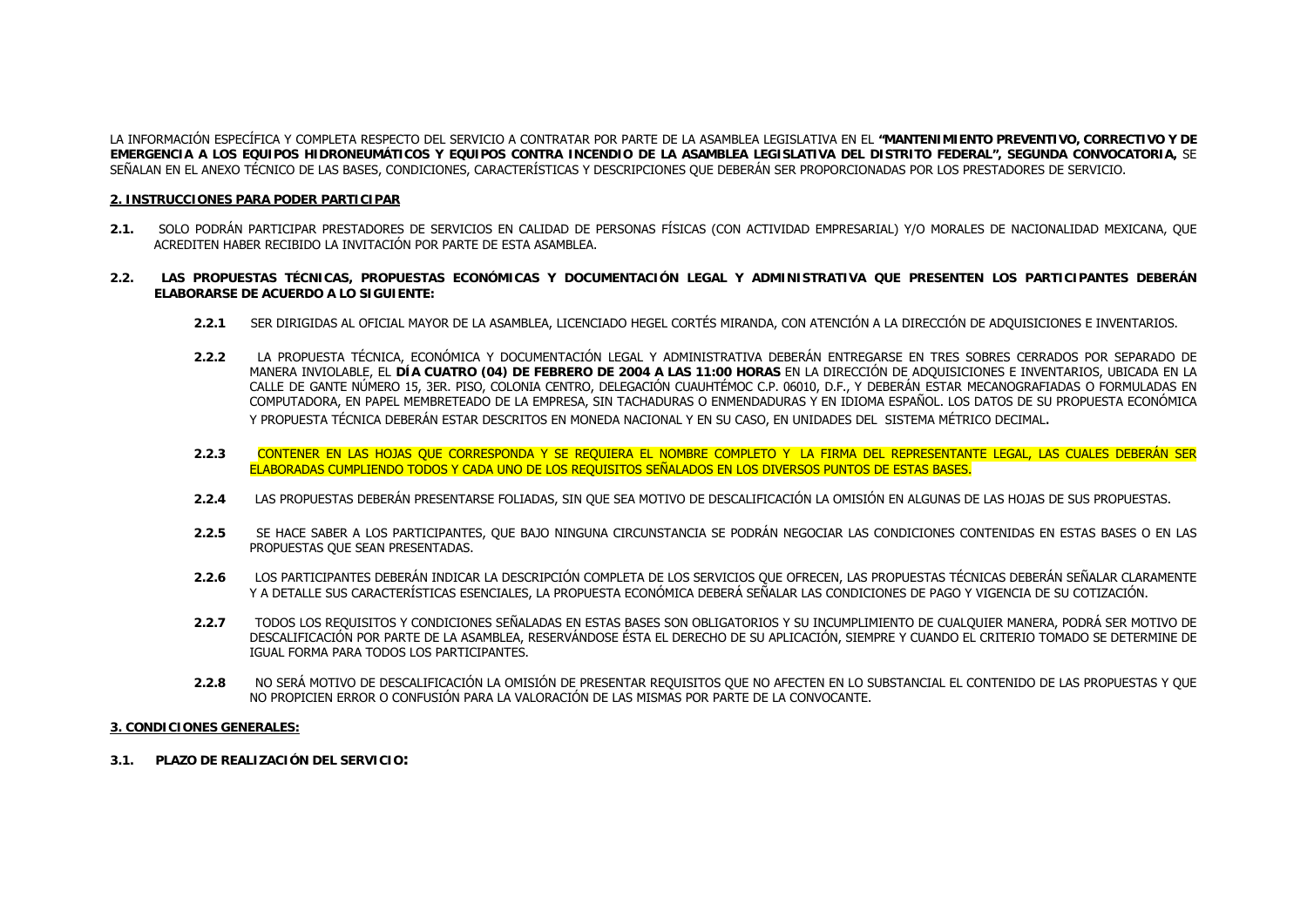EL PARTICIPANTE QUE RESULTE GANADOR, DEBERÁ DE PROCEDER A SUMINISTRAR EL MANTENIMIENTO PREVENTIVO, CORRECTIVO Y DE EMERGENCIA A LOS EQUIPOS DE HIDRONEUMÁTICOS Y EQUIPOS CONTRA INCENDIO OBJETO DE LA PRESENTE INVITACIÓN, DENTRO DEL PERIODO COMPRENDIDO DEL **10 DE FEBRERO AL 31 DE DICIEMBRE DE <sup>2004</sup>** Y DEBERÁN DE COMPRENDER TODAS LAS ESPECIFICACIONES QUE SE MENCIONAN EN EL ANEXO TÉCNICO DE LAS PRESENTES BASES.

**3.1.1** EL INCUMPLIMIENTO EN LA REALIZACIÓN DEL SERVICIO SERÁ MOTIVO DE APLICACIÓN DE UNA PENA CONVENCIONAL Y EN SU CASO, RESCISIÓN DEL CONTRATO.

### **3.2 LA FIRMA DEL CONTRATO:**

EL PARTICIPANTE AL QUE SE LE ADJUDIQUE EL CONTRATO, DEBERÁ ACUDIR A LA DIRECCIÓN DE ADQUISICIONES E INVENTARIOS, UBICADA EN LA CALLE DE ISABEL LA CATÓLICA NÚMERO TREINTA Y TRES, SEXTO PISO, COLONIA CENTRO, DELEGACIÓN CUAUHTÉMOC, CÓDIGO POSTAL 06010, DENTRO DEL TERMINO DE **DIEZ (10) NATURALES** POSTERIORES A LA COMUNICACIÓN DE FALLO PARA PROCEDER A LA FIRMA DEL CONTRATO, Y CONFORME A LO SEÑALADO EN EL ANEXO TÉCNICO DE LAS BASES

**EL PARTICIPANTE QUE NO FIRME EL CONTRATO POR CAUSAS IMPUTABLES A ÉL MISMO, DENTRO DEL PLAZO ESTABLECIDO, SERÁ SANCIONADO EN LOS TÉRMINOS DE LA NORMATIVIDAD VIGENTE.**

#### **3.3 LUGAR DE REALIZACIÓN DEL SERVICIO:**

LOS LUGARES DE REALIZACIÓN DEL SERVICIO OBJETO DE ESTA INVITACIÓN, SE SEÑALAN EN EL ANEXO TÉCNICO DE ESTAS BASES, TENIENDO COMO DOMICILIO FISCAL LA CALLE DE DONCELES S/N ESQ. ALLENDE, COLONIA CENTRO, DELEGACIÓN CUAUHTÉMOC, C.P. 06010

#### **3.4 FIRMEZA DE LOS PRECIOS:**

LOS PRECIOS QUE SEAN PROPUESTOS POR LOS PARTICIPANTES DEBERÁN DE SER FIJOS, HASTA EL TOTAL CUMPLIMIENTO DEL CONTRATO Y COTIZARSE EN MONEDA NACIONAL.

#### **3.5 CALIDAD Y GARANTÍA DEL SERVICIO:**

PARA EL MANTENIMIENTO PREVENTIVO, CORRECTIVO Y DE EMERGENCIA A LOS EQUIPOS DE HIDRONEUMÁTICOS Y EQUIPOS CONTRA INCENDIO EL PRESTADOR DE SERVICIOS DEBERÁ OBLIGARSE A:

- QUE LOS MATERIALES Y REFACCIONES QUE SEAN EMPLEADOS CON MOTIVO DEL **SERVICIO DE MANTENIMIENTO PREVENTIVO, CORRECTIVO Y DE EMERGENCIA A**  LOS EQUIPOS DE HIDRONEUMÁTICOS Y EQUIPOS CONTRA INCENDIO, DEBERÁN DE CUMPLIR CON LAS ESPECIFICACIONES Y DESCRIPCIONES DETALLADAS EN EL **ANEXO TÉCNICO DE LAS PRESENTES BASES.**
- QUE TODAS LAS REFACCIONES SEAN NUEVAS Y 100% ORIGINALES.
- $\bullet$  LA GARANTÍA DE LAS REFACCIONES EMPLEADAS, DEBERÁ COMPRENDER UN PERÍODO MÍNIMO DE UN AÑO, DICHA GARANTÍA DEBERÁ DE ESPECIFICARSE POR ESCRITO, E INCLUIRSE EN EL SOBRE DE SU PROPUESTA TÉCNICA.

#### **3.6ANTICIPOS:**

PARA LA REALIZACIÓN DE LOS SERVICIOS MOTIVO DE LA PRESENTE INVITACIÓN RESTRINGIDA NO SE OTORGARÁ ANTICIPO ALGUNO.

#### **3.7FORMA DE PAGO:**

EL PAGO SE EFECTUARÁ POR MENSUALIDAD VENCIDA A TRAVÉS DEL SISTEMA ESTABLECIDO POR LA TESORERÍA GENERAL A LOS 20 DÍAS HÁBILES, DESPUÉS DE PRESENTADA LA FACTURA, DEBIDAMENTE VALIDADA POR LA DIRECCIÓN GENERAL DE SERVICIOS.

#### **3.8 IMPUESTOS Y OTROS GASTOS:**

LOS IMPUESTOS, GASTOS DE TRANSPORTE Y SEGUROS QUE SE GENEREN CON MOTIVO DE ESTA INVITACIÓN, SERÁN PAGADOS POR EL PRESTADOR DE SERVICIOS A QUIEN SE LE ADJUDIQUE EL CONTRATO.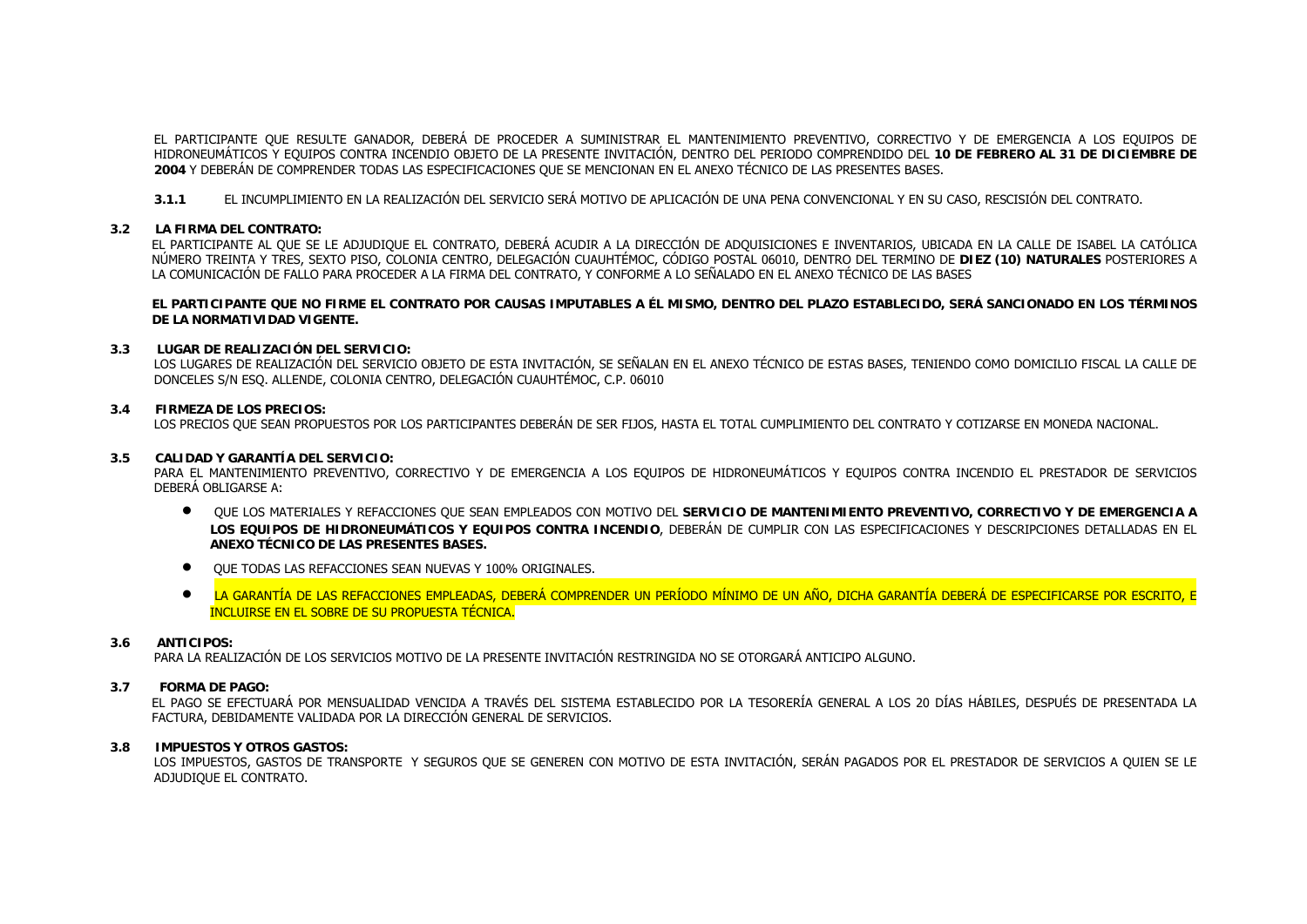#### **3.9EVALUACIÓN DE LAS PROPUESTAS:**

- **3.9.1** LA EVALUACIÓN DE LAS PROPUESTAS SE HARÁ MEDIANTE UN ANÁLISIS COMPARATIVO DE MANERA EQUIVALENTE Y EQUITATIVA DE LA DOCUMENTACIÓN LEGAL, CAPACIDAD ADMINISTRATIVA, FINANCIERA Y TÉCNICA, CONSIDERANDO ACEPTADAS PARA CONTINUAR PARTICIPANDO TODAS AQUELLAS QUE CUMPLAN CON **TODOS LOS DOCUMENTOS Y REQUISITOS** ESTABLECIDOS EN ESTAS BASES.
- **3.9.2 SI ALGÚN LICITANTE NO PRESENTA TODA LA DOCUMENTACIÓN LEGAL Y ADMINISTRATIVA A QUE SE REFIERE EL NUMERAL 5, QUEDARÁ DESCALIFICADO Y NO PODRÁ ACUDIR POR NINGÚN MOTIVO, A LAS ETAPAS POSTERIORES A AQUELLA QUE DIO ORIGEN A SU DESCALIFICACIÓN DENTRO DEL PROCEDIMIENTO. POR LOS QUE RESPECTA A SU PROPUESTA TÉCNICA Y PROPUESTA ECONÓMICA, ESTÁS LE SERÁN DEVUELTAS A LOS 15 DÍAS NATURALES POSTERIORES A LA EMISIÓN DEL FALLO.**
- **3.9.3** ASIMISMO, SE LEVANTARÁ UN ACTA EN EL QUE SE SEÑALARÁ A LOS PARTICIPANTES QUE CUMPLIERON O INCUMPLIERON CON LA DOCUMENTACIÓN LEGAL Y ADMINISTRATIVA SOLICITADA, SEÑALANDO LAS OFERTAS TÉCNICAS ACEPTADAS Y LAS DESECHADAS, LOS MOTIVOS CONCRETOS PARA SU DESECHAMIENTO Y LOS PARTICIPANTES QUE NO CUMPLIERON CON LA TOTALIDAD DE LO SOLICITADO EN LAS BASES.
- **3.9.4** DE CONSIDERARSE NECESARIO LA ASAMBLEA REALIZARÁ VISITAS EN CUALQUIER MOMENTO DEL PROCESO A LAS OFICINAS E INSTALACIONES DE LOS PARTICIPANTES PARA VERIFICAR LA VERACIDAD DE LA INFORMACIÓN PROPORCIONADA**.** ASIMISMO, SE PODRÁ REQUERIR EN CUALQUIER MOMENTO, POR ESCRITO, QUE LOS LICITANTES ACLAREN SUS PROPUESTAS, SI ESTO FUERA NECESARIO PARA REALIZAR LA EVALUACIÓN. SE CONSIDERARÁN ELEGIBLES AQUELLOS PARTICIPANTES QUE CUENTEN CON SU DOCUMENTACIÓN LEGAL Y ADMINISTRATIVA, ASÍ COMO LA CAPACIDAD TÉCNICA Y ECONÓMICA SUFICIENTE PARA EL MANTENIMIENTO PREVENTIVO, CORRECTIVO Y DE EMERGENCIA A LOS EQUIPOS DE HIDRONEUMÁTICOS Y EQUIPOS CONTRA INCENDIO Y QUE ES OBJETO DE ESTA INVITACIÓN.
- **3.9.5**EN LA EVALUACIÓN DE LAS PROPOSICIONES, EN NINGÚN CASO, PODRÁN UTILIZARSE MECANISMOS DE PUNTOS O PORCENTAJES.
- **3.9.6** SI PARA LA PARTIDA ÚNICA QUE ES MOTIVO DE ESTA INVITACIÓN, DOS O MÁS PARTICIPANTES CUBREN LAS CONDICIONES TÉCNICAS, ADMINISTRATIVAS Y LEGALES REQUERIDAS POR LA ASAMBLEA, SE ASIGNARÁ EL CONTRATO A QUIEN PRESENTE LA PROPUESTA ECONÓMICA MÁS BAJA.
- **3.9.7** SI COMO RESULTADO DE LA EVALUACIÓN ECONÓMICA SE OBTUVIERA UN EMPATE EN EL PRECIO DE DOS O MÁS PROPUESTAS, LA ADJUDICACIÓN SE EFECTUARÁ EN FAVOR DEL PRESTADOR DE SERVICIOS QUE RESULTE GANADOR DEL SORTEO MANUAL POR INSACULACIÓN QUE CELEBRE LA ASAMBLEA EN EL PROPIO ACTO DE FALLO, EL CUAL CONSISTIRÁ EN LA PARTICIPACIÓN DE UN BOLETO POR CADA PROPUESTA QUE RESULTE EMPATADA Y DEPOSITADOS EN UNA URNA, DE LA QUE SE EXTRAERÁ EL BOLETO DEL PARTICIPANTE GANADOR.
- **3.9.8** DE EXISTIR ERRORES ARITMÉTICOS EN LAS PROPUESTAS, SE PROCEDERÁ DE LA SIGUIENTE MANERA:
	- ♦ SI EXISTE UNA DISCREPANCIA ENTRE EL PRECIO UNITARIO Y EL PRECIO TOTAL QUE RESULTE DE MULTIPLICAR EL PRECIO UNITARIO POR LAS CANTIDADES CORRESPONDIENTES, PREVALECERÁ EL PRECIO UNITARIO Y EL PRECIO TOTAL SERÁ CORREGIDO.
	- ♦ SI EXISTE UNA DISCREPANCIA ENTRE PALABRAS Y CIFRAS, PREVALECERÁ EL MONTO EXPRESADO EN PALABRAS.
	- ♦ SI EL PARTICIPANTE EN AMBOS CASOS NO ACEPTA LA CORRECCIÓN, SU PROPUESTA SERÁ RECHAZADA, SIN RESPONSABILIDAD PARA LA ASAMBLEA LEGISLATIVA DEL DISTRITO FEDERAL.
- **3.10 ADJUDICACIÓN DEL CONTRATO:**
	- **3.10.1** EL CONTRATO QUE SE DERIVE DE ESTA INVITACIÓN, SE FINCARÁ POR CUENTA DE LA ASAMBLEA, CONSIDERANDO LOS SIGUIENTES CRITERIOS: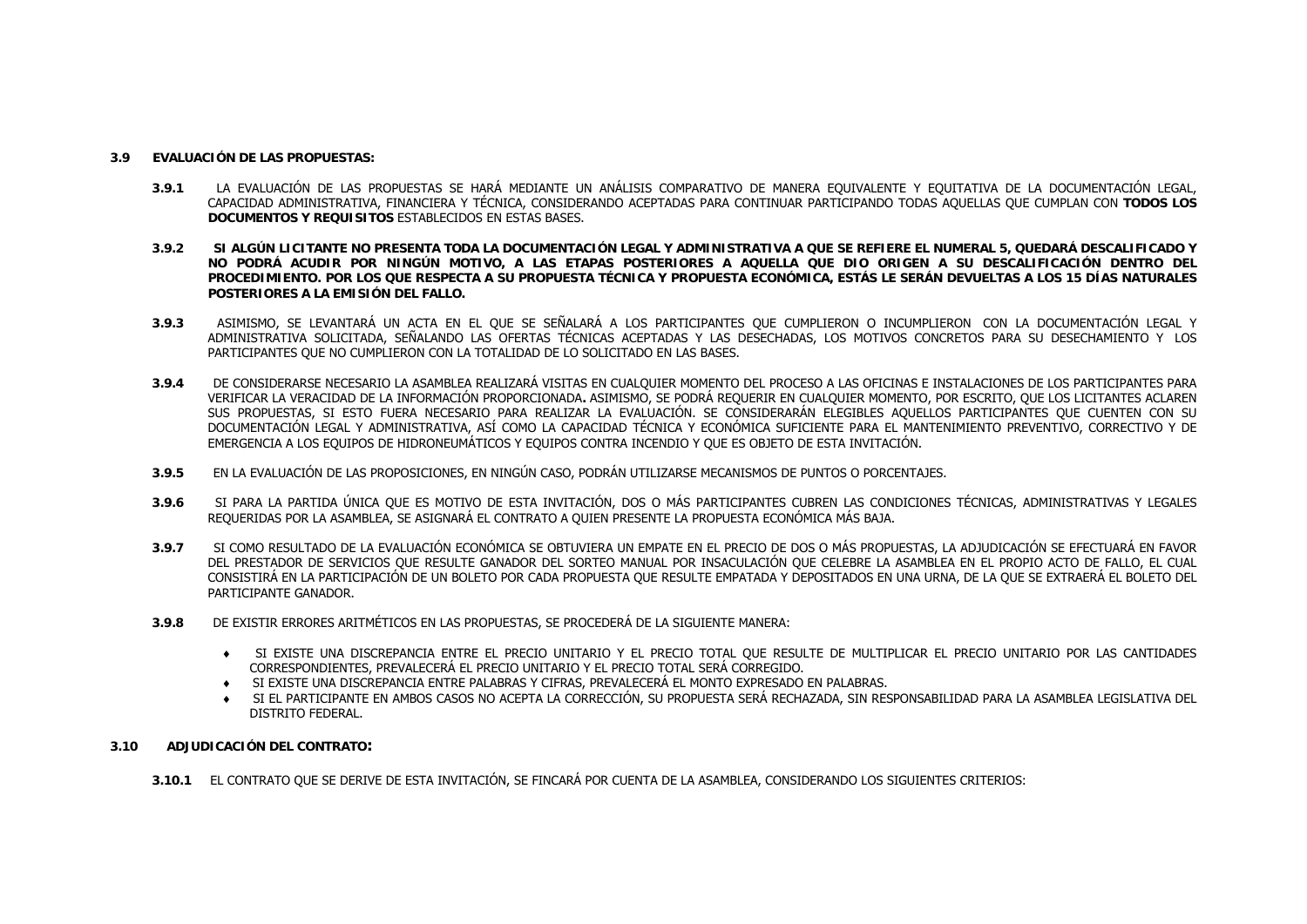- ♦ LAS PROPUESTAS TÉCNICAS Y ECONÓMICAS DE LOS PARTICIPANTES DEBERÁN INCLUIR TODA LA INFORMACIÓN, DOCUMENTOS Y REQUISITOS ESTABLECIDOS EN ESTAS BASES Y SUS ANEXOS.
- ♦ CUMPLIDO EL PUNTO ANTERIOR, SE ELEGIRÁ AL PARTICIPANTE QUE DE MANERA ESTRICTA CUMPLA LAS CONDICIONES TÉCNICAS Y ECONÓMICAS; ASÍ COMO CON LA DOCUMENTACIÓN DE CARÁCTER LEGAL Y ADMINISTRATIVA REQUERIDA POR LA ASAMBLEA, Y PRESENTE LAS GARANTÍAS EXIGIDAS.
- ♦ LA ASAMBLEA EMITIRÁ UN DICTAMEN EN EL QUE SE SUSTENTE EL FALLO, EXPONIENDO EL ANÁLISIS DE LAS PROPUESTAS ADMITIDAS Y SE HARÁ MENCIÓN DE LAS PROPUESTAS DESECHADAS Y SUS CAUSAS; DE CONFORMIDAD CON LA NORMATIVIDAD VIGENTE.

#### **3.11 FALLO DE LA PROPUESTA ECONÓMICA:**

EL FALLO SE HARÁ DEL CONOCIMIENTO DE TODOS LOS PARTICIPANTES QUE LLEGUEN A ÉSTA ETAPA FINAL, SESIÓN QUE SE CELEBRARÁ EL DÍA **DIEZ (10) DE FEBRERO DE 2004 A LAS 11:00 HORAS** EN LA SALA DE JUNTAS DE LA DIRECCIÓN DE ADQUISICIONES E INVENTARIOS, UBICADA EN LA CALLE DE GANTE NÚMERO 15, 3ER. PISO, COLONIA CENTRO, DELEGACIÓN CUAUHTÉMOC C.P. 06010, D.F., EN EL QUE SE DARÁ A CONOCER EL NOMBRE DEL PARTICIPANTE GANADOR POR HABER PRESENTADO LAS MEJORES CONDICIONES PARA LA CONVOCANTE, DE IGUAL FORMA, SE ENTREGARÁ EL MISMO DÍA Y POR SEPARADO A CADA PRESTADOR DE SERVICIOS UN ESCRITO EN EL QUE SE EXPLIQUEN LAS RAZONES POR LAS CUALES SU PROPUESTA NO RESULTO GANADORA O LOS MOTIVOS, POR LOS CUALES EN SU CASO HAYA SIDO RECHAZADA PROCEDIENDO DE ACUERDO A LA NORMATIVIDAD VIGENTE. ASIMISMO, EL FALLO PODRÁ SER DIFERIDO POR UNA SOLA OCASIÓN, NOTIFICÁNDOSE A LOS PARTICIPANTES ASISTENTES EN EL ACTO DE FALLO PROGRAMADO.

#### **3.12 MODIFICACIONES AL CONTRATO:**

LA OFICIALÍA MAYOR BAJO SU RESPONSABILIDAD Y CON AUTORIZACIÓN DE LA COMISIÓN DE GOBIERNO O DEL COMITÉ DE ADMINISTRACIÓN PODRÁ AUTORIZAR A LA DIRECCIÓN DE ADQUISICIONES EL EFECTUAR MODIFICACIONES AL CONTRATO DENTRO DE LA VIGENCIA DEL MISMO, SIEMPRE Y CUANDO SE ENCUENTRE EN EL MISMO EJERCICIO PRESUPUESTAL Y QUE EL MONTO TOTAL NO REBASE EN SU CONJUNTO, EL 15% (QUINCE POR CIENTO) DE LOS CONCEPTOS Y VOLÚMENES ESTABLECIDOS ORIGINALMENTE EN EL MISMO, SALVO EN LOS CASOS EN QUE LA CONTRATACIÓN Y LA NATURALEZA DEL SERVICIO LO REQUIERA Y QUE COMO EXCEPCIÓN SEA AUTORIZADO POR LA COMISIÓN DE GOBIERNO O EL COMITÉ DE ADMINISTRACIÓN" .

EL CONTRATO NO PODRÁ ABARCAR MÁS DE UN EJERCICIO PRESUPUESTAL.

#### **3.13 INFORMACIÓN ADICIONAL:**

LOS PARTICIPANTES DEBERÁN PRESENTAR DENTRO DEL SOBRE DE LA PROPUESTA TÉCNICA LA INFORMACIÓN ADICIONAL RELACIONADA CON EL MANTENIMIENTO PREVENTIVO, CORRECTIVO Y DE EMERGENCIA A LOS EQUIPOS DE HIDRONEUMÁTICOS Y CONTRA INCENDIO, CONFORME A LO SEÑALADO EN EL ANEXO TÉCNICO.

### **3.14 RESPECTO DE LAS RELACIONES LABORALES**:

PARA LOS FINES DE ESTA INVITACIÓN, SE HACE SABER AL PARTICIPANTE AL QUE SE LE ADJUDIQUE EL CONTRATO, QUE SERÁ EL ÚNICO RESPONSABLE DE LAS OBLIGACIONES DERIVADAS DE LAS DISPOSICIONES LEGALES Y DEMÁS ORDENAMIENTOS EN MATERIA DE TRABAJO, HIGIENE Y SEGURIDAD SOCIAL, QUE PUEDAN NACER CON MOTIVO DE LA PRESTACIÓN DEL SERVICIO QUE HABRÁ DE PROPORCIONARSE A LA ASAMBLEA. POR LO TANTO, EL PRESTADOR DE SERVICIOS QUE RESULTE GANADOR, MANIFESTARA BAJO PROTESTA DE DECIR VERDAD QUE LA ASAMBLEA NO GUARDA RELACIÓN DE NINGUNA NATURALEZA CON LOS EMPLEADOS QUE REALICEN EL MANTENIMIENTO PREVENTIVO, CORRECTIVO Y DE EMERGENCIA A LOS EQUIPOS DE HIDRONEUMÁTICOS Y CONTRA INCENDIO OBJETO DE LA PRESENTE INVITACIÓN, RESPONDIENDO DE TODAS LAS ACCIONES QUE EJERCITEN EN SU CONTRA O EN CONTRA DE LA ASAMBLEA EN RELACIÓN AL SERVICIO PROPORCIONADO.

#### **4. PROCEDIMIENTO DEL LA INVITACIÓN:**

A) LA ASAMBLEA LLEVARÁ A CABO UNA JUNTA DE ACLARACIONES SOBRE EL CONTENIDO DE LAS BASES Y EL SERVICIO A CONTRATAR, ESTA JUNTA SE LLEVARA A CABO EL **DÍA DOS (02) DE FEBRERO DE 2004 A LAS 11:00 HORAS** EN LA SALA DE JUNTAS DE LA DIRECCIÓN DE ADQUISICIONES E INVENTARIOS, SITA EN CALLE DE GANTE NÚMERO 15, TERCER PISO, COL. CENTRO, DELEGACIÓN CUAUHTÉMOC, MÉXICO, D.F., C.P. 06010, Y EN ELLA PODRÁN PARTICIPAR LOS PRESTADORES DE SERVICIO QUE HAYAN SIDO INVITADOS Y RECIBIDO LAS BASES CORRESPONDIENTES, LA CUAL TIENE COMO FINALIDAD RESPONDER A TODAS AQUELLAS PREGUNTAS QUE SE HUBIESEN HECHO LLEGAR A LA DIRECCIÓN DE ADQUISICIONES E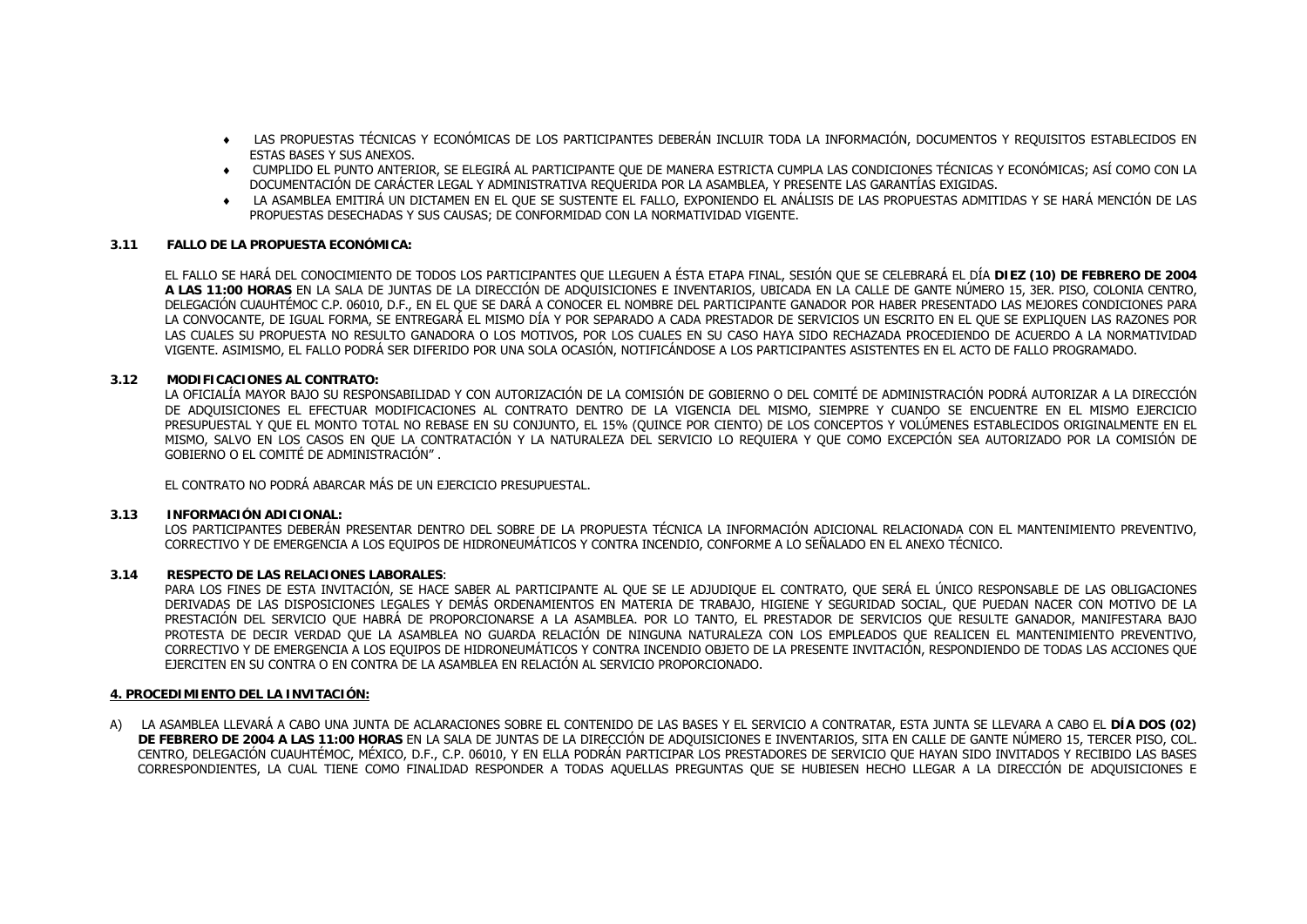INVENTARIOS CON 24 HORAS ANTES DEL EVENTO O QUE PUEDAN SER FORMULADAS EN ESE ACTO POR LOS ASISTENTES, LAS CUALES SERÁN RESUELTAS DENTRO D ELA COMPETENCIA Y ATRIBUCIONES QUE LE CORRESPONDAN, YA SEA EL ÁREA TÉCNICA O LA DIRECCIÓN DE ADQUISICIONES E INVENTARIOS, O EN SU CASO, LA ASAMBLEA PODRÁ HACER LAS ACLARACIONES QUE ESTIME CONVENIENTES, LEVANTÁNDOSE EL ACTA CORRESPONDIENTE.

B) LAS PROPUESTAS TÉCNICAS Y ECONÓMICAS, ASÍ COMO LA DOCUMENTACIÓN LEGAL Y ADMINISTRATIVA, DEBERÁN ENTREGARSE EN TRES SOBRES CERRADOS DE MANERA INVIOLABLE, EL **DÍA CUATRO (04) DE FEBRERO DE 2004 A LAS 11:00 HORAS** EN LA DIRECCIÓN DE ADQUISICIONES E INVENTARIOS SEXTO PISO, SITA EN CALLE DE GANTE NÚMERO 15, TERCER PISO, COL. CENTRO, DELEGACIÓN CUAUHTÉMOC, C.P. MÉXICO, D.F., C.P. 06010, CON TELÉFONO 5512-6889 Y 5512-6856. ASIMISMO, EN LA HORA FIJADA PARA LA PRESENTACIÓN DE DICHOS SOBRES SE CERRARÁ EL RECINTO DONDE SE LLEVARA A CABO DICHO ACTO Y NO SE PERMITIRÁ BAJO NINGUNA CIRCUNSTANCIA, LA ENTRADA A MÁS PARTICIPANTES EN ESTA **FTAPA** 

LOS PARTICIPANTES SEÑALARÁN EN SUS PROPUESTAS ECONÓMICAS EL PORCENTAJE DE LOS DESCUENTOS VOLUNTARIOS QUE DESEEN OTORGAR, LAS PROPUESTAS NO PODRÁN SER MODIFICADAS UNA VEZ INICIADO EL ACTO DE ENTREGA DE LAS MISMAS. ASIMISMO, NO SE PODRÁN RETIRAR PROPUESTAS ENTRE EL PERÍODO COMPRENDIDO DESDE LA RECEPCIÓN DE PROPUESTAS Y HASTA EL FINCAMIENTO DEL CONTRATO.

#### •**PRIMERA ETAPA:**

SE PROCEDERÁ A LA RECEPCIÓN DE LOS SOBRES QUE CONTENGAN LA DOCUMENTACIÓN LEGAL Y ADMINISTRATIVA, LAS PROPUESTAS TÉCNICAS Y PROPUESTAS ECONÓMICAS.

### **5. DOCUMENTACIÓN LEGAL Y ADMINISTRATIVA:**

#### • **"SOBRE A":**

EL ACTO DE APERTURA Y REVISIÓN DE LA DOCUMENTACIÓN LEGAL Y ADMINISTRATIVA, SE LLEVARÁ A CABO EN EL DÍA Y HORA SEÑALADO EN EL PUNTO 4 INCISO "B" DE ESTAS BASES, LOS PARTICIPANTES PRESENTARÁN EN SOBRE CERRADO DE MANERA INVIOLABLE, EN PAPEL MEMBRETADO DEL NOMBRE DE LA PERSONA FÍSICA O MORAL QUE LO PRESENTA, SIN TACHADURAS NI ENMENDADURAS Y CON LA LEYENDA **DOCUMENTACIÓN LEGAL Y ADMINISTRATIVA CORRESPONDIENTE A LA INVITACIÓN RESTRINGIDA A CUANDO MENOS TRES PRESTADORES DE SERVICIO NÚMERO ALDFIIIL/IR3P/002/2004, "MANTENIMIENTO PREVENTIVO, CORRECTIVO Y DE EMERGENCIA A LOS EQUIPOS DE HIDRONEUMÁTICOS Y EQUIPOS CONTRA INCENDIO DE LA ASAMBLEA LEGISLATIVA DEL DISTRITO FEDERAL", SEGUNDA CONVOCATORIA,** PRESENTANDO ORIGINAL O COPIA CERTIFICADA DE LOS DOCUMENTOS, ASÍ COMO DOS JUEGOS DE COPIAS FOTOSTÁTICAS SIMPLES, UNO PARA QUE OBRE EN EL EXPEDIENTE DE LA PRESENTE INVITACIÓN Y EL SEGUNDO A FIN DE REGISTRARLO EN EL PADRÓN DE PROVEEDORES DE ESTA ASAMBLEA, DEVOLVIENDO EL ORIGINAL AL FINAL DEL ACTO, RESPECTO DE LA SIGUIENTE DOCUMENTACIÓN:

| ANEX01             | MANIFESTACIÓN BAJO PROTESTA DE DECIR VERDAD DE QUE CUENTA CON LA FACULTAD<br>SUFICIENTE PARA SUSCRIBIR A NOMBRE DE SU REPRESENTADA LA PROPUESTA<br>CORRESPONDIENTE EN PAPEL MEMBRETADO, SIGUIENDO EL FORMATO QUE SE INDICA EN<br>EL ANEXO 1                                                               |
|--------------------|-----------------------------------------------------------------------------------------------------------------------------------------------------------------------------------------------------------------------------------------------------------------------------------------------------------|
| DOCUMENTO 1        | ACTA CONSTITUTIVA DE LA EMPRESA Y LA ÚLTIMA MODIFICACIÓN A LA MISMA, QUE SE<br>RELACIONEN CON SU DENOMINACIÓN, CALIDAD O DESIGNACIÓN DE REPRESENTANTES<br>LEGALES O APODERADO INSCRITAS EN EL REGISTRO PÚBLICO DEL COMERCIO, O ACTA DE<br>NACIMIENTO EN CASO DE PERSONA FÍSICA CON ACTIVIDAD EMPRESARIAL. |
| <b>DOCUMENTO 2</b> | FORMULARIO DE REGISTRO ANTE LA SECRETARÍA DE HACIENDA Y CRÉDITO PÚBLICO Y<br>ULTIMA MODIFICACIÓN (FORMATO R-1).                                                                                                                                                                                           |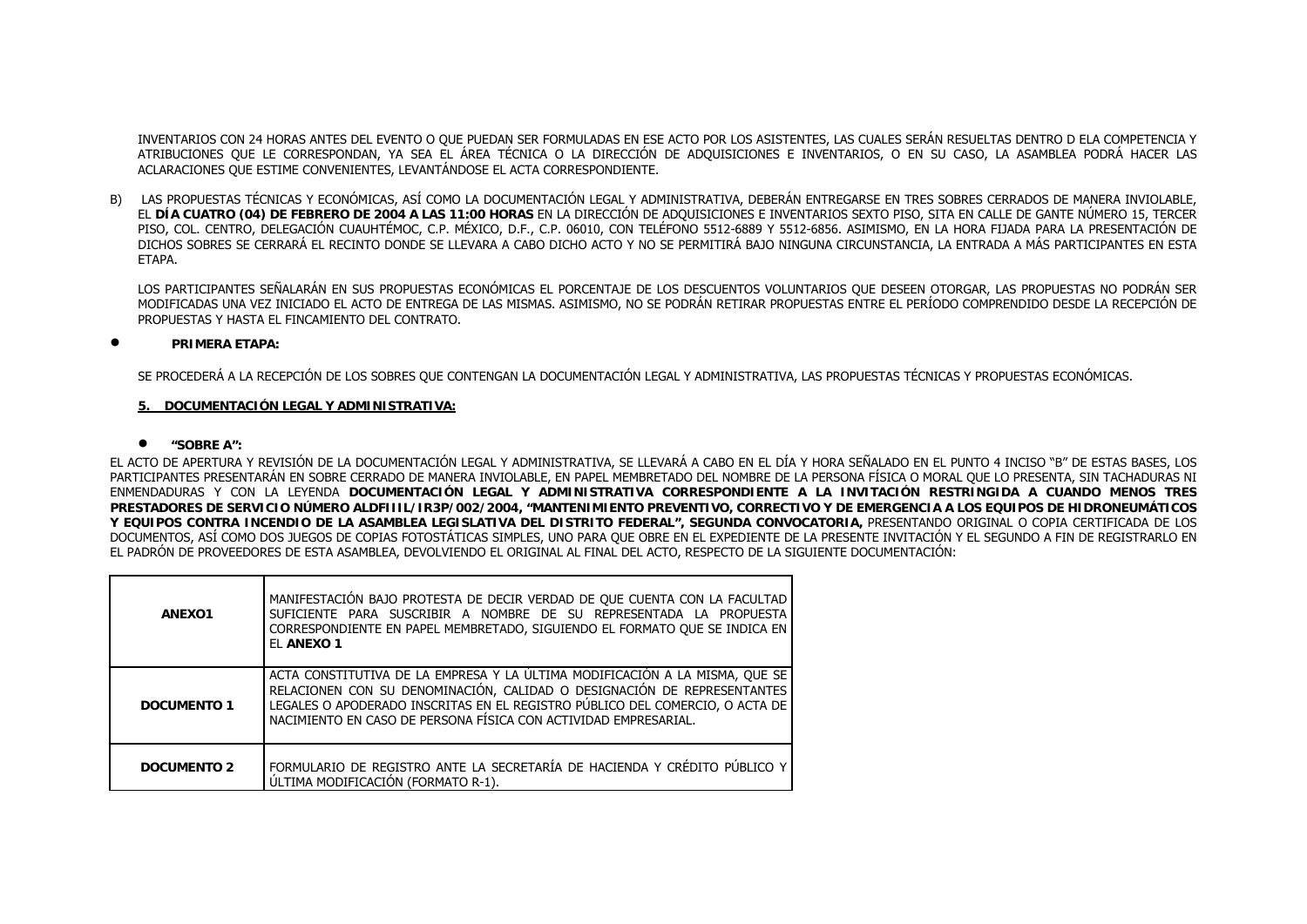| <b>DOCUMENTO 3</b>  | CÉDULA DE IDENTIFICACIÓN FISCAL.                                                                                                                                                                                                                                                                                                                    |
|---------------------|-----------------------------------------------------------------------------------------------------------------------------------------------------------------------------------------------------------------------------------------------------------------------------------------------------------------------------------------------------|
| <b>DOCUMENTO 4</b>  | LOS PARTICIPANTES, DEBERÁN PRESENTAR CARTA EN QUE MANIFIESTEN QUE SE<br>ENCUENTRAN AL CORRIENTE EN SUS DECLARACIONES DE CONFORMIDAD CON EL CÓDIGO<br>FISCAL DE LA FEDERACIÓN, ANEXANDO COPIA SIMPLE DE SU ÚLTIMA DECLARACIÓN<br>PARCIAL CORRESPONDIENTE AL EJERCICIO FISCAL DEL 2003.                                                               |
| <b>DOCUMENTO 5</b>  | COPIA CERTIFICADA DEL PODER NOTARIAL DEL REPRESENTANTE LEGAL Y/O APODERADO<br>Y/O CARTA PODER SIMPLE OTORGADA POR PERSONA FACULTADA EN CASO DE QUE LA<br>PERSONA QUE ASISTA A LOS EVENTOS NO TENGA FACULTADES, ASÍ COMO<br>IDENTIFICACIÓN OFICIAL DE AMBAS PERSONAS. EN CASO DE PERSONA FÍSICA NO<br>APLICA, SIEMPRE Y CUANDO ASISTA EL INTERESADO. |
| <b>DOCUMENTO 6</b>  | IDENTIFICACIÓN OFICIAL DEL REPRESENTANTE LEGAL VIGENTE (CREDENCIAL PARA<br>VOTAR, PASAPORTE)                                                                                                                                                                                                                                                        |
| <b>DOCUMENTO 7</b>  | CURRICULUM VITAE DE LA EMPRESA O NEGOCIACIÓN FIRMADO POR EL REPRESENTANTE<br>LEGAL Y/O APODERADO, DESTACANDO SU CAPACIDAD ECONÓMICA Y TÉCNICA<br>DESCRIBIENDO LOS DATOS BÁSICOS DE MATERIALES, EQUIPO, INSTALACIONES Y<br>RECURSOS HUMANOS Y CLIENTES MÁS IMPORTANTES.                                                                              |
| <b>DOCUMENTO 8</b>  | LA CAPACIDAD FINANCIERA: SE PRESENTARÁ ESTADOS FINANCIEROS DEL EJERCICIO<br>FISCAL DEL 2002 DICTAMINADOS AL INMEDIATO ANTERIOR, EL CUAL ESTARÁ FIRMADO<br>POR CONTADOR PÚBLICO AUTORIZADO, ANEXANDO LA COPIA FOTOSTÁTICA DE SU<br>CÉDULA PROFESIONAL.                                                                                               |
| <b>DOCUMENTO 9</b>  | COMPROBANTE DE DOMICILIO DE LA EMPRESA O DE LA PERSONA FÍSICA (ÚLTIMO RECIBO<br>DE PAGO TELEFÓNICO, PREDIAL O DE ENERGÍA ELÉCTRICA).                                                                                                                                                                                                                |
| <b>DOCUMENTO 10</b> | LA INVITACIÓN OFICIAL HECHA POR PARTE DE LA ASAMBLEA PARA PODER PARTICIPAR.                                                                                                                                                                                                                                                                         |

<mark>6. DE LAS PROPUESTAS TÉCNICAS Y ECONÓMICAS:</mark><br>AQUELLOS PARTICIPANTES QUE HAYAN CUMPLIDO EN SU TOTALIDAD CON LA DOCUMENTACIÓN LEGAL, PODRÁN CONTINUAR EN LA INVITACIÓN, PROCEDIÉNDOSE A LA APERTURA DE SUS PROPUESTAS TÉCNICAS.

**6.1. PROPUESTA TÉCNICA.**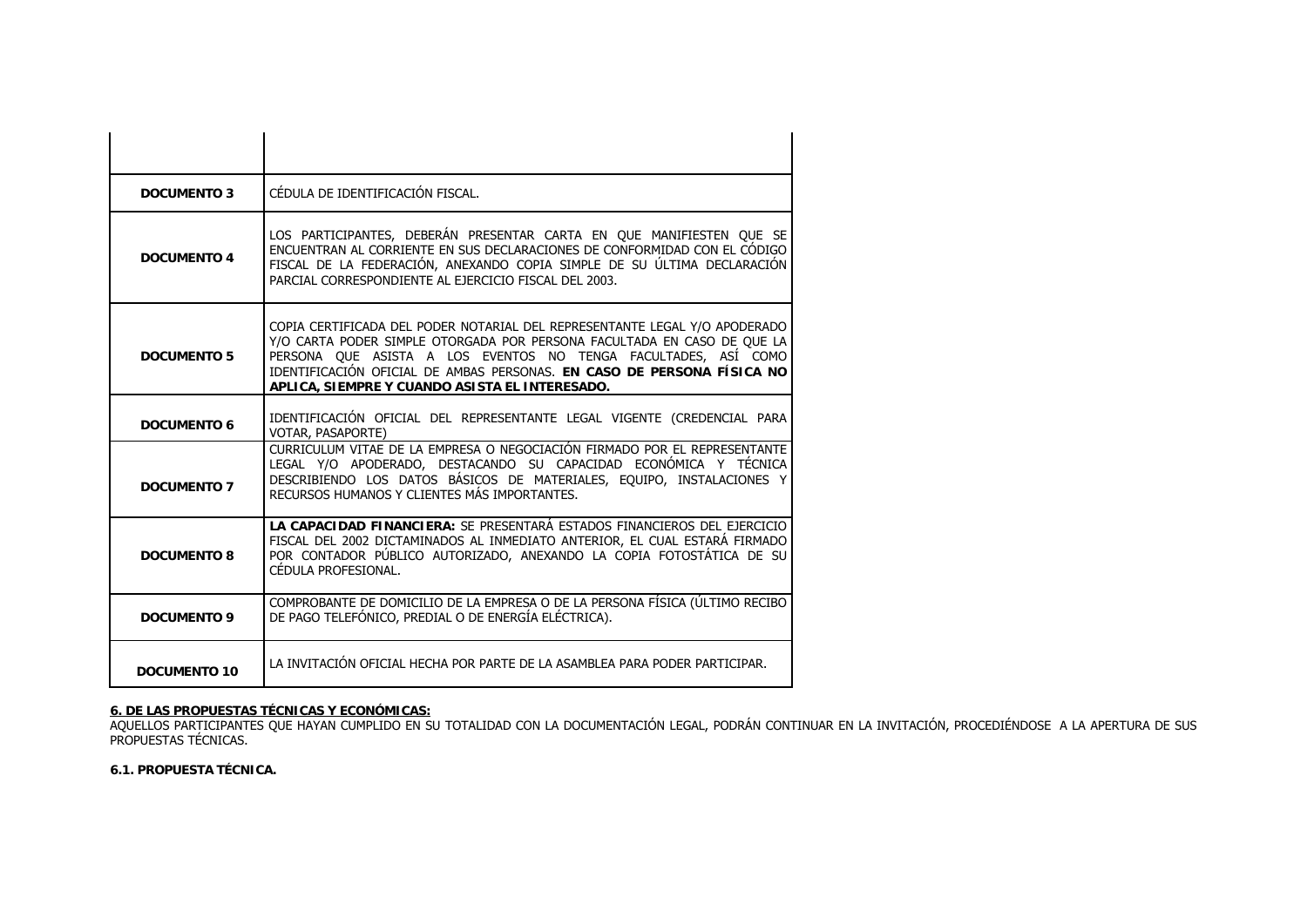#### •**"SOBRE B":**

EL ACTO DE APERTURA DE LA PROPUESTA TÉCNICA, SE LLEVARÁ A CABO EN EL DÍA Y HORA SEÑALADO EN EL PUNTO 4 INCISO "B" DE ESTAS BASES, LOS PARTICIPANTES PRESENTARÁN EN SOBRE CERRADO DE MANERA INVIOLABLE, EN PAPEL MEMBRETADO DEL NOMBRE DE LA PERSONA FÍSICA O MORAL QUE LO PRESENTA, SIN TACHADURAS NI ENMENDADURAS Y CON LA LEYENDA **PROPUESTA TÉCNICA CORRESPONDIENTE A LA INVITACIÓN RESTRINGIDA A CUANDO MENOS TRES PRESTADORES DE SERVICIO NÚMERO ALDFIIIL/IR3P/002/2004, "MANTENIMIENTO PREVENTIVO, CORRECTIVO Y DE EMERGENCIA A LOS EQUIPOS DE HIDRONEUMÁTICOS Y CONTRA INCENDIO DE LA ASAMBLEA LEGISLATIVA DEL DISTRITO FEDERAL", SEGUNDA CONVOCATORIA,** SE DEBERÁ TRANSCRIBIR LA DESCRIPCIÓN GENÉRICA DE LOS SERVICIOS, ASÍ COMO LA INFORMACIÓN TÉCNICA QUE SE INDICA EN EL **ANEXO TÉCNICO** DE ESTAS BASES, PROCEDIÉNDOSE A REVISAR LOS SIGUIENTES DOCUMENTOS:

| <b>ANEXO 2</b> | DECLARACIÓN BAJO PROTESTA DE DECIR VERDAD, QUE LOS DATOS AQUÍ<br>ASENTADOS, SON CIERTOS Y HAN SIDO DEBIDAMENTE VERIFICADOS, ASÍ COMO QUE<br>CUENTO CON LAS FACULTADES SUFICIENTES PARA SUSCRIBIR LA PROPUESTA<br>TÉCNICA DE LA PRESENTE INVITACIÓN, A NOMBRE Y REPRESENTACIÓN DE: (PERSONA<br>FÍSICA O MORAL), SIGUIENDO EL FORMATO QUE SE INDICA EN EL ANEXO 2.                                            |
|----------------|-------------------------------------------------------------------------------------------------------------------------------------------------------------------------------------------------------------------------------------------------------------------------------------------------------------------------------------------------------------------------------------------------------------|
| <b>ANEXO3</b>  | ACEPTACIÓN DE LAS CONDICIONES Y TÉRMINOS DE LAS BASES, SIGUIENDO EL<br>FORMATO QUE SE INDICA EN EL ANEXO 3.                                                                                                                                                                                                                                                                                                 |
| <b>ANEXO4</b>  | DECLARACIÓN BAJO PROTESTA DE DECIR VERDAD DE NO ENCONTRARSE EN NINGUNO<br>DE LOS SUPUESTOS QUE SE ESTABLECEN EN EL MANUAL DE NORMAS, POLÍTICAS Y<br>PROCEDIMIENTOS PARA LA ADQUISICIÓN DE BIENES, ARRENDAMIENTOS Y<br>CONTRATACIÓN DE SERVICIOS DE LA ASAMBLEA LEGISLATIVA DEL DISTRITO<br>FEDERAL, NUMERAL I, INCISO 9 DE ACUERDO AL MODELO Y CONTENIDO QUE SE<br>ADICIONA A ESTAS BASES COMO ANEXO 4.     |
| <b>ANEXO 5</b> | DECLARACIÓN BAJO PROTESTA DE DECIR VERDAD QUE NO CEDERÁ Y/O<br>SUBCONTRATARÁ EN FORMA PARCIAL O TOTAL A CUALESQUIERA OTRA PERSONA<br>FÍSICA O MORAL EL MANTENIMIENTO PREVENTIVO, CORRECTIVO Y DE EMERGENCIA A<br>LOS EQUIPOS DE HIDRONEUMÁTICOS Y CONTRA INCENDIO MOTIVO DE ESTA<br>INVITACIÓN, EN CASO DE QUE SE LE ADJUDIQUE EL CONTRATO RESPECTIVO DE<br>ACUERDO AL MODELO QUE SE ADICIONA COMO ANEXO 5. |
| ANEXO 6        | MANIFESTACIÓN BAJO PROTESTA DE DECIR VERDAD EN EL SENTIDO DE QUE TIENE LA<br>PLENA CAPACIDAD PARA PROPORCIONAR EL SERVICIO SOLICITADO, ASÍ COMO EL<br>CONTAR CON EL PERSONAL COMPETENTE PARA SUMINISTRAR EL SERVICIO DE<br>MANTENIMIENTO PREVENTIVO, CORRECTIVO Y DE EMERGENCIA A LOS EQUIPOS DE<br>HIDRONEUMÁTICOS Y CONTRA INCENDIO DE LA ASAMBLEA EN EL PERIODO OUE SE                                   |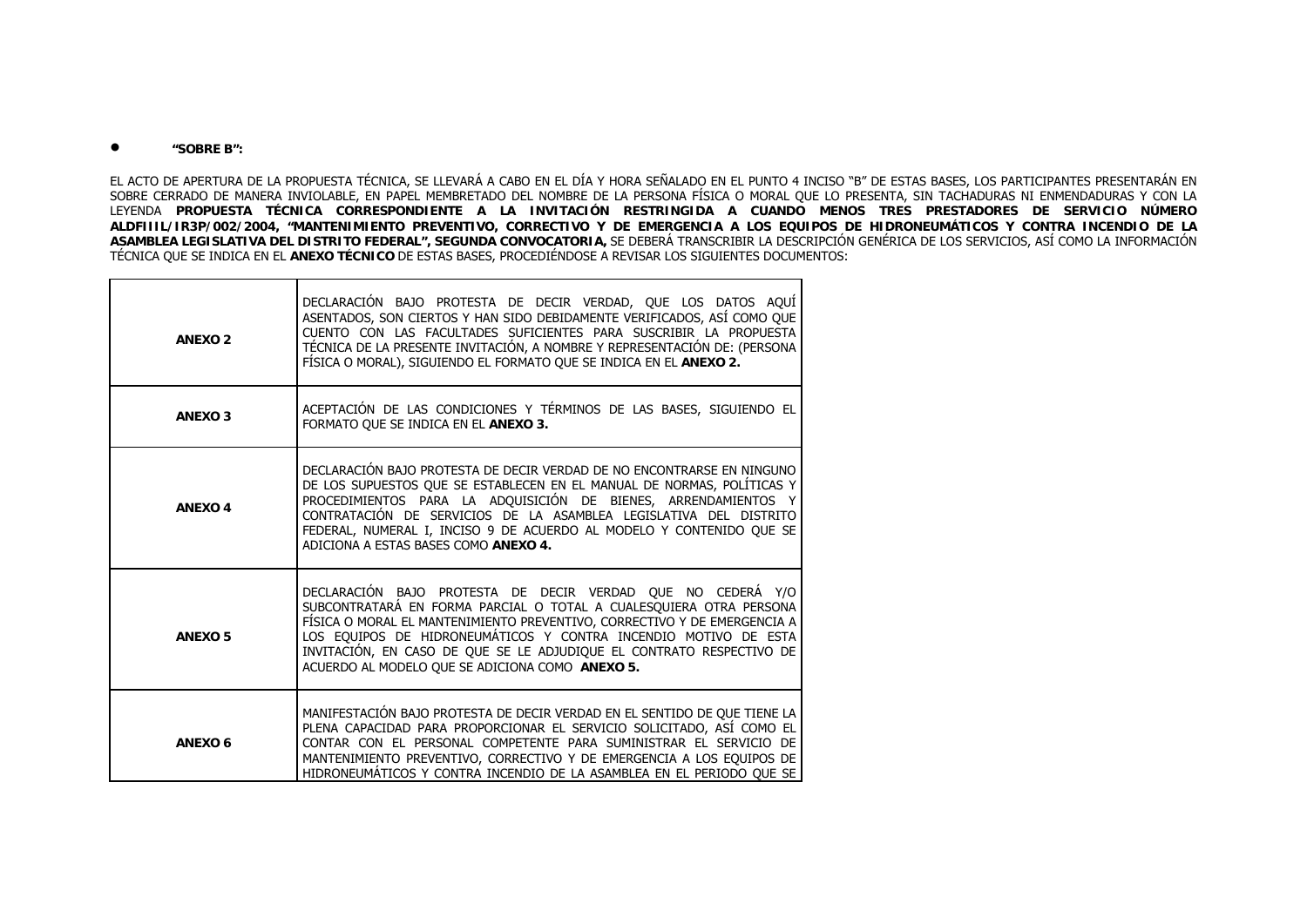|                          | SEÑALA EN LAS BASES, SEGÚN EL MODELO QUE SE ADICIONA COMO ANEXO 6.                                                                                                                                                                                                                                                                                                                                                                                                                                                                                                                                                                                                                                                                                    |
|--------------------------|-------------------------------------------------------------------------------------------------------------------------------------------------------------------------------------------------------------------------------------------------------------------------------------------------------------------------------------------------------------------------------------------------------------------------------------------------------------------------------------------------------------------------------------------------------------------------------------------------------------------------------------------------------------------------------------------------------------------------------------------------------|
| <b>ANEXO 7</b>           | MANIFESTACIÓN BAJO PROTESTA DE DECIR VERDAD EN EL SENTIDO DE QUE LOS<br>MATERIALES Y HERRAMIENTAS A EMPLEAR EN EL SERVICIO DE MANTENIMIENTO<br>PREVENTIVO, CORRECTIVO Y DE EMERGENCIA A LOS EQUIPOS DE HIDRONEUMÁTICOS<br>Y CONTRA INCENDIO DE LA ASAMBLEA, SON DE SU PROPIEDAD Y EN SU CASO LOS<br>ADQUIRIRÁ POR CUENTA PROPIA, POR LO QUE EN NINGÚN MOMENTO LA ASAMBLEA<br>LOS PROPORCIONARÁ, LA FALTA DE LOS MISMOS ES BAJO SU RESPONSABILIDAD.<br>ASIMISMO, EL QUE RESULTE GANADOR SUMINISTRARÁ AL CIEN POR CIENTO EL<br>SERVICIO QUE SE REQUIERAN EN EL MANTENIMIENTO PREVENTIVO, CORRECTIVO Y<br>DE EMERGENCIA A LOS EQUIPOS DE HIDRONEUMÁTICOS Y CONTRA INCENDIO DE LA<br>ASAMBLEA, SIGUIENDO PARA ELLO EL MODELO QUE SE SEÑALA EN EL ANEXO 7. |
| <b>ANEXO<sub>8</sub></b> | MANIFESTACIÓN BAJO PROTESTA DE DECIR VERDAD QUE LIBERA A LA ASAMBLEA, DE<br>TODA RESPONSABILIDAD DERIVADA DE LAS RELACIONES LABORALES QUE SURJAN<br>POR LA REALIZACIÓN DEL SERVICIO OBJETO DE ESTA INVITACIÓN, HACIÉNDOSE<br>RESPONSABLES DE TODAS LAS ACCIONES QUE EJERCITEN EN SU CONTRA O DE LA<br>ASAMBLEA, SEGÚN EL MODELO QUE SE ADICIONA COMO ANEXO 8.                                                                                                                                                                                                                                                                                                                                                                                         |
| <b>DOCUMENTO 11</b>      | INFORMACIÓN ADICIONAL.- LOS PARTICIPANTES DEBERÁN PRESENTAR DENTRO<br>DEL SOBRE DE LA PROPUESTA TÉCNICA LA INFORMACIÓN ADICIONAL RELACIONADA<br>CON EL MANTENIMIENTO PREVENTIVO, CORRECTIVO Y DE EMERGENCIA A LOS<br>EQUIPOS DE HIDRONEUMÁTICOS Y CONTRA INCENDIO, CONFORME A LO SEÑALADO<br>EN EL ANEXO TÉCNICO DE LAS BASES.                                                                                                                                                                                                                                                                                                                                                                                                                        |
| <b>DOCUMENTO 12</b>      | DOCUMENTO POR EL CUAL MANIFIESTE SU RESPONSABILIDAD AL 100% EN CASO DE<br>QUE LOS MATERIALES, SUSTANCIAS O HERRAMIENTAS QUE UTILICE PARA EL<br>SERVICIO DE MANTENIMIENTO PREVENTIVO, CORRECTIVO Y DE EMERGENCIA A LOS<br>EQUIPOS DE HIDRONEUMÁTICOS Y CONTRA INCENDIO, CAUSEN ALGÚN DAÑO O<br>DESPERFECTO EN LOS BIENES QUE SEAN EMPLEADOS. ASIMISMO, QUE TODAS LAS<br>REFACCIONES EMPLEADAS SEAN NUEVAS Y 100% ORIGINALES. GARANTÍA POR<br>ESCRITO, DE QUE LAS REFACCIONES EMPLEADAS DEBERÁ COMPRENDER UN PERÍODO<br>MÍNIMO DE UN AÑO, LA CUAL DEBERÁ DE INCLUIRLA EN EL SOBRE DE SU PROPUESTA<br><b>TÉCNICA.</b>                                                                                                                                    |
| <b>DOCUMENTO 13</b>      | PROGRAMA DE TRABAJO.- PROGRAMA DE TRABAJO (DESCRIPCIÓN COMPLETA DEL<br>TRABAJO QUE HABRÁ DE PROPORCIONARSE A LA ASAMBLEA EN CASO DE RESULTAR                                                                                                                                                                                                                                                                                                                                                                                                                                                                                                                                                                                                          |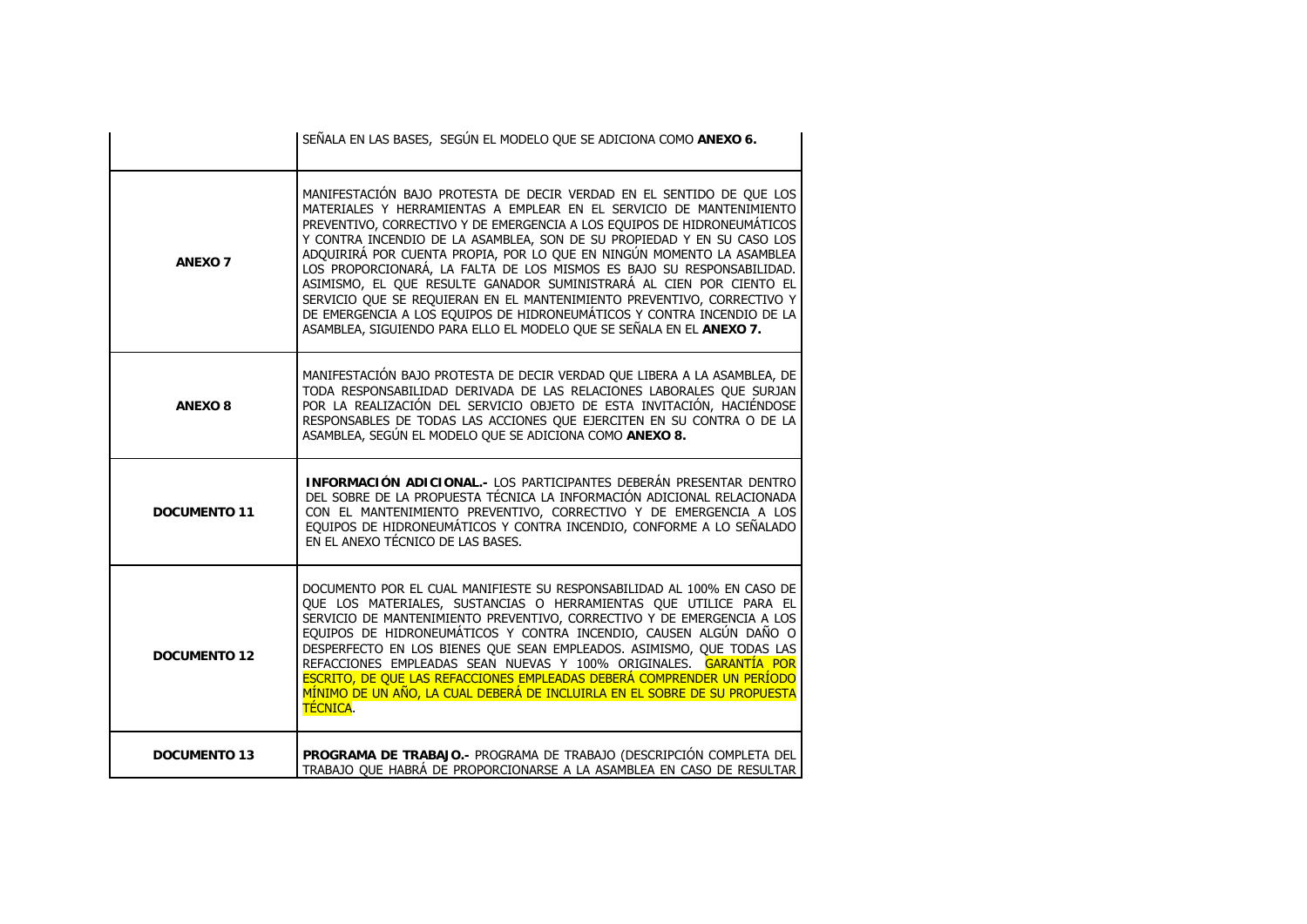|                     | GANADOR EN LA PRESENTE INVITACIÓN, LA INFORMACIÓN ESPECIFICA SOBRE EL<br>PROCEDIMIENTO DE MANTENIMIENTO PREVENTIVO, CORRECTIVO Y DE EMERGENCIA<br>A LOS EQUIPOS DE HIDRONEUMÁTICOS Y CONTRA INCENDIO OBJETO DE LA<br>PRESENTE INVITACIÓN), CALENDARIO DE ACTIVIDADES (ÉSTE DEBERÁ DE APEGARSE<br>A LA INFORMACIÓN PROPORCIONADA EN EL ANEXO TÉCNICO DE LAS BASES) |
|---------------------|-------------------------------------------------------------------------------------------------------------------------------------------------------------------------------------------------------------------------------------------------------------------------------------------------------------------------------------------------------------------|
| <b>DOCUMENTO 14</b> | FOTOCOPIA DEL ACTA DE LA JUNTA DE ACLARACIONES RESPECTIVA.                                                                                                                                                                                                                                                                                                        |

ASIMISMO, SE RECIBIRÁN LAS PROPUESTAS ECONÓMICAS EN SOBRE CERRADO DE MANERA INVIOLABLE, MISMOS QUE SERÁN FIRMADOS POR LOS PARTICIPANTES, QUEDANDO EN CUSTODIA DE LA ASAMBLEA HASTA EL MOMENTO DE SU APERTURA.

•**SEGUNDA ETAPA:**

#### **6.2. PROPUESTA ECONÓMICA:**

•**"SOBRE C"**

EL ACTO DE APERTURA DE LA PROPUESTA ECONÓMICA Y EVALUACIÓN DE TÉCNICAS, SE LLEVARÁ A CABO EL **DÍA SEIS (06) DE FEBRERO DE 2004 A LAS 11:00 HORAS** EN LA SALA DE JUNTAS DE LA DIRECCIÓN DE ADQUISICIONES E INVENTARIOS, SITA EN CALLE DE GANTE NÚMERO 15, COL. CENTRO, DELEGACIÓN CUAUHTÉMOC, MÉXICO, D.F., C.P. 06010, Y QUE QUEDO BAJO CUSTODIA DE LA ASAMBLEA, DEBERÁ PRESENTARSE ANTE LOS ASISTENTES AL ACTO, EN SOBRE CERRADO DE MANERA INVIOLABLE, ROTULADO CON EL NOMBRE DE LA PERSONA FÍSICA O MORAL QUE LO PRESENTA Y LA LEYENDA **PROPUESTA ECONÓMICA CORRESPONDIENTE A LA INVITACIÓN RESTRINGIDA A CUANDO MENOS TRES PRESTADORES DE SERVICIO NÚMERO ALDFIIIL/IR3P/002/2004, "MANTENIMIENTO PREVENTIVO, CORRECTIVO Y DE EMERGENCIA A LOS EQUIPOS DE HIDRONEUMÁTICOS Y CONTRA INCENDIO DE LA ASAMBLEA LEGISLATIVA DEL DISTRITO FEDERAL", SEGUNDA CONVOCATORIA,** PROCEDIÉNDOSE ABRIR LOS SOBRES Y DAR LECTURA AL IMPORTE DE LAS PROPUESTAS QUE CUBRIERON LOS REQUISITOS EXIGIDOS, Y DE AQUELLOS CONCURSANTES QUE SU PROPOSICIÓN TÉCNICA NO HAYA SIDO RECHAZADA EN LA PRIMERA ETAPA; QUEDANDO EN PODER DE LA ASAMBLEA PARA SU EVALUACIÓN, ESTE DOCUMENTO **DEBERÁ PRESENTARSE DE ACUERDO AL MODELO QUE SE ADJUNTA COMO ANEXO 9.**

- **1. VIGENCIA DE LA PROPUESTA ECONÓMICA:** SERÁ POR DOS MESES A PARTIR DE SU APERTURA.
- **2. FORMA DE PAGO:**

EL PAGO SE EFECTUARÁ POR MENSUALIDAD VENCIDA A TRAVÉS DEL SISTEMA ESTABLECIDO POR LA TESORERÍA GENERAL A LOS 20 DÍAS HÁBILES, DESPUÉS DE PRESENTADA LA FACTURA, DEBIDAMENTE REQUISITADA.

#### **3. LUGAR DE REALIZACIÓN DEL SERVICIO:**

LOS LUGARES DE REALIZACIÓN DEL SERVICIO OBJETO DE ESTA INVITACIÓN, SE SEÑALAN EN EL ANEXO TÉCNICO DES ESTAS BASES, TENIENDO COMO DOMICILIO FISCAL LA CALLE DE DONCELES S/N ESQ. ALLENDE, COLONIA CENTRO, DELEGACIÓN CUAUHTÉMOC, C.P. 06010

- **4. IMPORTE TOTAL:** SE ANOTARÁ EL PRECIO TOTAL DE LA PARTIDA ÚNICA DEL **MANTENIMIENTO PREVENTIVO, CORRECTIVO Y DE EMERGENCIA A LOS EQUIPOS DE HIDRONEUMÁTICOS Y CONTRA INCENDIO DE LA ASAMBLEA**, SUBTOTAL, IMPUESTO AL VALOR AGREGADO Y EL TOTAL.
- **5. EL I.V.A.,** DEBERÁ INDICARSE POR SEPARADO DEL PRECIO PROPUESTO.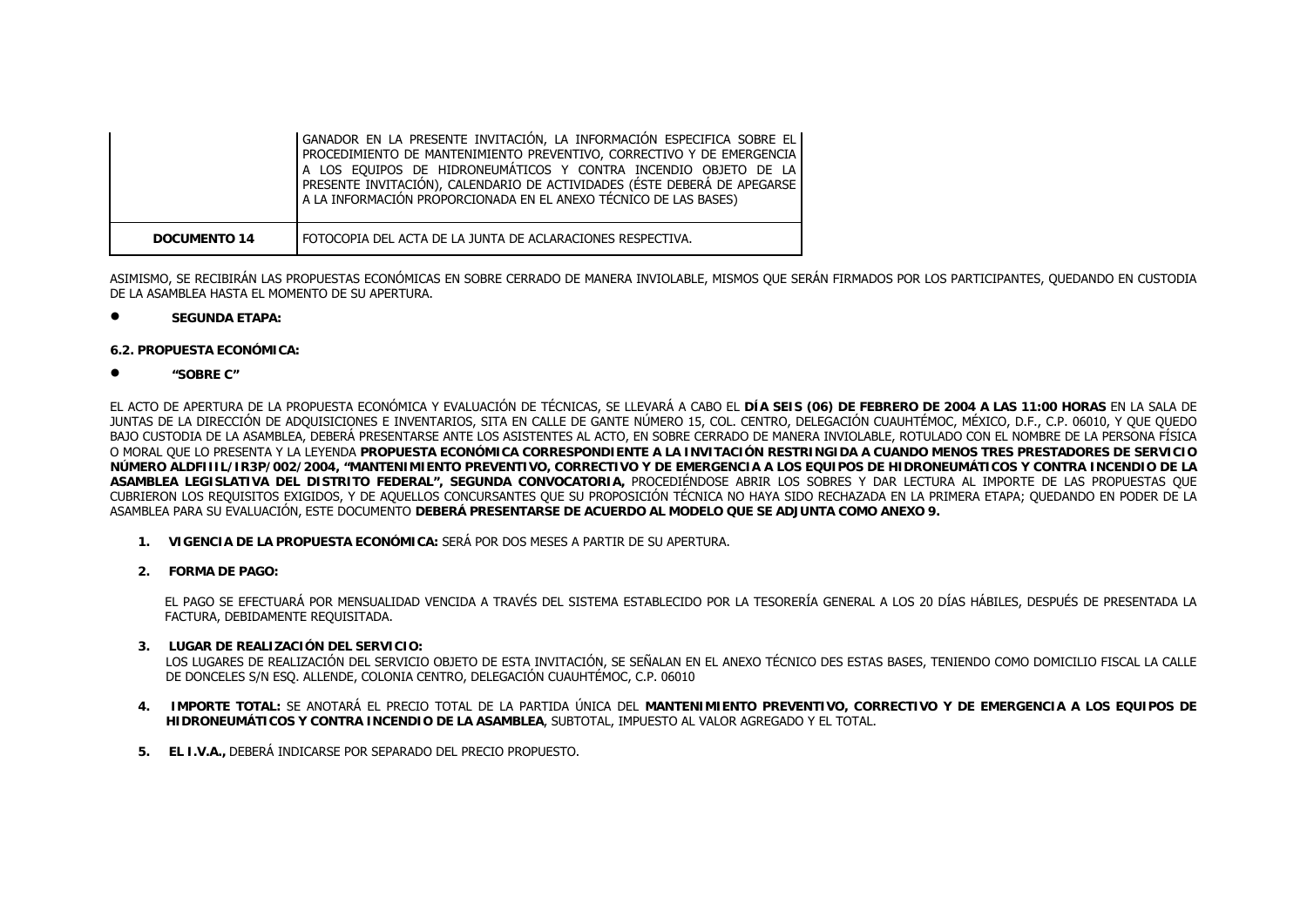- **6. EL PRECIO COTIZADO SERÁ FIJO:** DEBERÁ ESPECIFICAR SU CONFORMIDAD DE QUE DURANTE LA VIGENCIA DEL CONTRATO, ASÍ COMO DE LA PRÓRROGA QUE SE PUDIERE CELEBRAR, LOS PRECIOS NO SUFRIRÁN INCREMENTO, AUNQUE LA COTIZACIÓN DEL PESO VARÍE.
- **7. LA COTIZACIÓN SE DEBERÁ PRESENTAR EN MONEDA NACIONAL.**
- **8. DATOS DE GARANTÍA DE SOSTENIMIENTO DE LA PROPUESTA ECONÓMICA:** MENCIONAR EL NOMBRE DE LA AFIANZADORA, NUMERO DE PÓLIZA, IMPORTE DE LA FIANZA O CHEQUE CERTIFICADO, ADEMÁS EN ESTE SOBRE SE DEBERÁ INCLUIR LA GARANTÍA RELATIVA AL SOSTENIMIENTO DE LA MISMA, VER PUNTO 7.1 Y APEGARSE AL TEXTO DEL **ANEXO 10.**

#### **7. GARANTÍAS**

#### **7.1. EL SOSTENIMIENTO DE LA PROPUESTA ECONÓMICA.**

- **7.1.2** LA GARANTÍA RELATIVA AL SOSTENIMIENTO DE LA PROPUESTA ECONÓMICA, DEBERÁ SER CONSTITUIDA POR LOS LICITANTES DE ACUERDO A LO SIGUIENTE: FIANZA O CHEQUE DE CAJA O CERTIFICADO O BILLETE DE DEPÓSITO EN MONEDA NACIONAL, POR EL 5% DEL MONTO BASE DE LA PROPUESTA A FAVOR DE LA ASAMBLEA LEGISLATIVA DEL DISTRITO FEDERAL. EL IMPORTE DE LA GARANTÍA DEBERÁ CALCULARSE SOBRE EL MONTO DE LA PROPUESTA ANTES DE ADICIONAR EL IMPUESTO AL VALOR AGREGADO. EN CASO DE QUE SE OPTE POR FIANZA, EN LA REDACCIÓN DE LA GARANTÍA, SE DEBERÁ TRANSCRIBIR LAS SIGUIENTES CLÁUSULAS:
	- **a)** QUE LA FIANZA QUE SE OTORGA ES PARA GARANTIZAR LA SERIEDAD DE LA OFERTA PRESENTADA EN EL PROCEDIMIENTO DE LA **INVITACIÓN RESTRINGIDA A CUANDO MENOS TRES PRESTADORES DE SERVICIO NÚMERO ALDFIIIL/IR3P/002/2004 PARA EL "MANTENIMIENTO PREVENTIVO, CORRECTIVO Y DE EMERGENCIA A LOS EQUIPOS DE HIDRONEUMÁTICOS Y CONTRA INCENDIO DE LA ASAMBLEA LEGISLATIVA DEL DISTRITO FEDERAL", SEGUNDA CONVOCATORIA.**
	- **b)** QUE LA INSTITUCIÓN AFIANZADORA SE SOMETE A LOS PROCEDIMIENTOS DE EJECUCIÓN ESTABLECIDOS EN LOS ARTÍCULOS 93, 94, 95, 95 BIS, 98, 118, 128 Y DEMÁS RELATIVOS Y APLICABLES DE LA LEY FEDERAL DE INSTITUCIONES DE FIANZAS Y OTORGA SU CONSENTIMIENTO EN LO REFERENTE AL ARTÍCULO 119 DE LA MISMA LEY.
	- **c)** QUE LA PRESENTE GARANTÍA DE SOSTENIMIENTO DE OFERTAS, ÚNICAMENTE PODRÁ SER CANCELADA MEDIANTE ESCRITO FIRMADO POR EL OFICIAL MAYOR DE LA ASAMBLEA LEGISLATIVA DEL DISTRITO FEDERAL, QUE EXTIENDE Y TENDRÁ VIGENCIA DURANTE LA SUBSTANCIACIÓN DE TODOS LOS RECURSOS LEGALES O JUICIOS QUE INTERPONGA HASTA QUE SE DICTE LA RESOLUCIÓN DEFINITIVA POR AUTORIDAD COMPETENTE.
- **7.1.3** LAS GARANTÍAS OTORGADAS POR LOS PARTICIPANTES A LOS CUALES NO SE HAYA ASIGNADO EL CONTRATO COMO RESULTADO DE LA INVITACIÓN, SERÁN DEVUELTAS AL TÉRMINO DEL EVENTO DEL FALLO DE LA EVALUACIÓN DE LAS PROPUESTAS ECONÓMICAS.
- **7.1.4** AL PARTICIPANTE AL CUAL SE HAYA ASIGNADO EL CONTRATO, LE SERÁ ENTREGADA SU GARANTÍA DE SOSTENIMIENTO DE LA PROPUESTA ECONÓMICA, AL MOMENTO DE ENTREGAR A LA ASAMBLEA LA GARANTÍA DEL CUMPLIMIENTO DEL CONTRATO.

#### **7.2. DEL CUMPLIMIENTO DEL CONTRATO.**

**7.2.1** LA GARANTÍA RELATIVA AL CUMPLIMIENTO DEL CONTRATO, DEBERÁ SER CONSTITUIDA MEDIANTE FIANZA O CHEQUE DE CAJA O CERTIFICADO O BILLETE DE DEPÓSITO EN MONEDA NACIONAL, POR EL 10% DEL MONTO BASE DE LA PROPUESTA A FAVOR DE LA ASAMBLEA LEGISLATIVA DEL DISTRITO FEDERAL. EL IMPORTE DE LA GARANTÍA DEBERÁ CALCULARSE SOBRE EL MONTO DE LA PROPUESTA ANTES DE ADICIONAR EL IMPUESTO AL VALOR AGREGADO. EN CASO DE QUE SE OPTE POR FIANZA, EN LA REDACCIÓN DE LA GARANTÍA, SE DEBERÁ TRANSCRIBIR LAS SIGUIENTES CLÁUSULAS: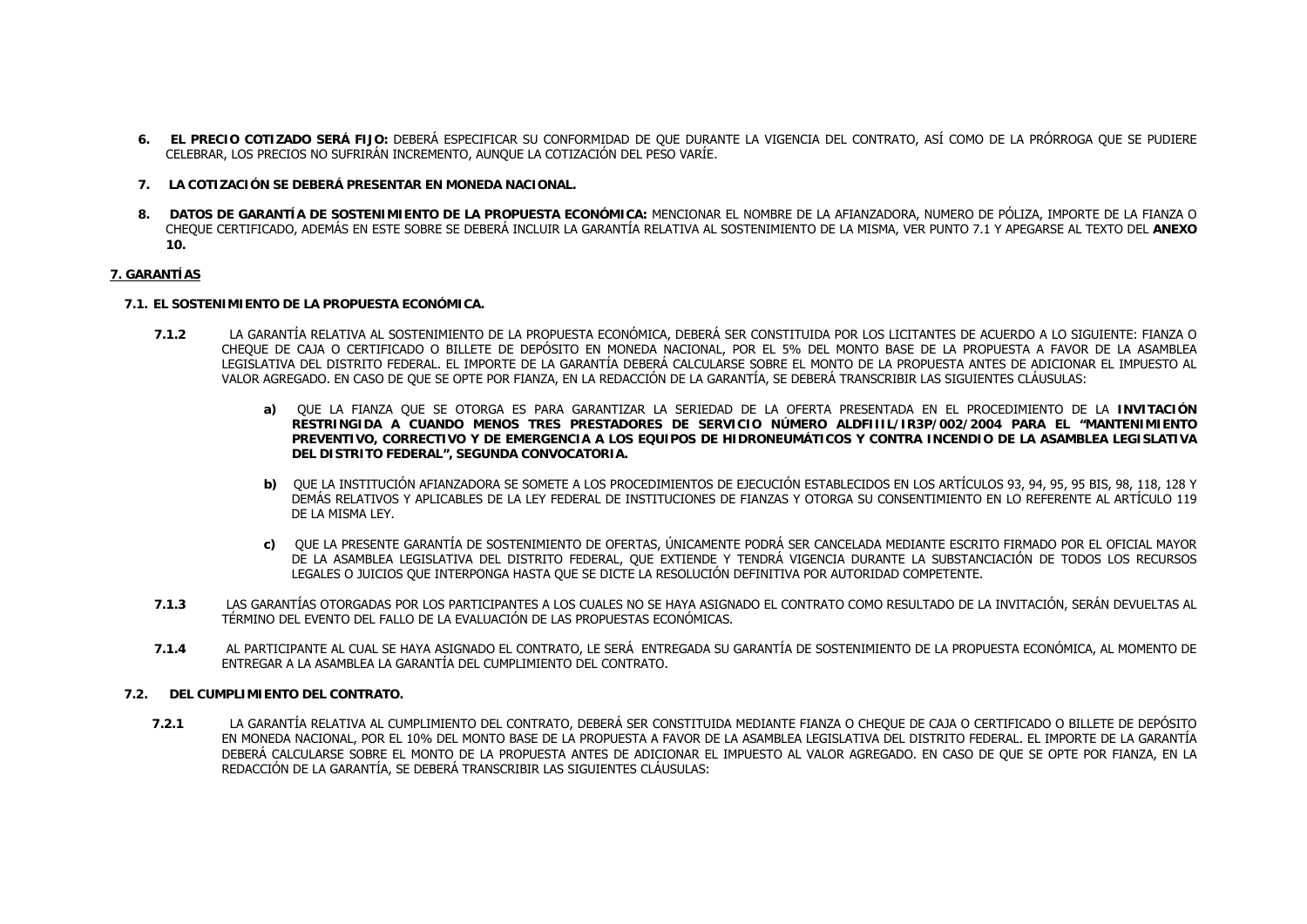- **a)** QUE LA FIANZA QUE SE OTORGA ES PARA GARANTIZAR TODAS Y CADA UNA DE LAS OBLIGACIONES CONTENIDAS EN EL CONTRATO QUE SE DERIVE DEL PROCEDIMIENTO DE LA **INVITACIÓN RESTRINGIDA A CUANDO MENOS TRES PRESTADORES DE SERVICIO NÚMERO ALDFIIIL/IR3P/002/2004 PARA EL "MANTENIMIENTO PREVENTIVO, CORRECTIVO Y DE EMERGENCIA A LOS EQUIPOS DE HIDRONEUMÁTICOS Y CONTRA INCENDIO DE LA ASAMBLEA LEGISLATIVA DEL DISTRITO FEDERAL", SEGUNDA CONVOCATORIA.**
- **b)** QUE LA INSTITUCIÓN AFIANZADORA SE SOMETE A LOS PROCEDIMIENTOS DE EJECUCIÓN ESTABLECIDOS EN LOS ARTÍCULOS 93, 94, 95, 95 BIS, 98, 118, 128 Y DEMÁS RELATIVOS Y APLICABLES DE LA LEY FEDERAL DE INSTITUCIONES DE FIANZAS Y OTORGA SU CONSENTIMIENTO EN LO REFERENTE AL ARTÍCULO 119 DE LA MISMA LEY.
- **c)** QUE LA PRESENTE GARANTÍA DE SOSTENIMIENTO DE OFERTAS, ÚNICAMENTE PODRÁ SER CANCELADA MEDIANTE ESCRITO FIRMADO POR EL OFICIAL MAYOR DE LA ASAMBLEA LEGISLATIVA DEL DISTRITO FEDERAL, QUE EXTIENDE Y TENDRÁ VIGENCIA DURANTE LA SUBSTANCIACIÓN DE TODOS LOS RECURSOS REGALES O JUICIOS QUE INTERPONGA HASTA QUE SE DICTE LA RESOLUCIÓN DEFINITIVA POR AUTORIDAD COMPETENTE.

LA VIGENCIA DE LA FIANZA, SERÁ POR EL PERIODO DE LA DURACIÓN DEL CONTRATO Y PERMANECERÁ BAJO RESGUARDO DE LA ASAMBLEA, HASTA QUE SE HAYAN SATISFECHO LAS CONDICIONES PACTADAS EN EL CONTRATO.

- **7.3 PARA LA ENTREGA Y CUMPLIMIENTO DEL CONTRATO ADJUDICADO, LA DIRECCIÓN DE ADQUISICIONES E INVENTARIOS, EN COORDINACIÓN CON EL ÁREA SOLICITANTE PODRÁN OTORGAR PRORROGAS, LAS CUALES SIEMPRE SERÁN POR ESCRITO Y SE OBSERVARÁ LO SIGUIENTE:**
	- **A)** QUE EL PRESTADOR DE SERVICIOS SOLICITE LA PRÓRROGA DE MANERA OFICIAL Y POR LO MENOS TRES DÍAS ANTES DEL VENCIMIENTO DE LA FECHA DE ENTREGA Y ANEXE LA CARTA DONDE SE COMPROMETA A CUMPLIR CON LA PRESTACIÓN DEL SERVICIO DENTRO DEL TÉRMINO SOLICITADO.
	- **B)** CONSULTAR PREVIAMENTE AL ÁREA SOLICITANTE, DEBIENDO RECABAR SU VISTO BUENO CUANDO EL CASO LO AMERITE Y ANALIZAR LAS CAUSAS DEL RETRASO Y EVALUAR EL DAÑO QUE OCASIONA.
	- **C)** LAS PRÓRROGAS AUTORIZADAS SE HARÁN DEL CONOCIMIENTO DE LAS SIGUIENTES ÁREAS: DIRECCIÓN GENERAL DE ASUNTOS JURÍDICOS, DIRECCIÓN GENERAL DE PRESUPUESTO, CONTRALORÍA INTERNA Y DE LA TESORERÍA GENERAL DE LA ASAMBLEA, ASÍ COMO DEL PRESTADOR DE SERVICIOS SOLICITANTE.

#### **8. SANCIONES**

- **8.1 SE HARÁ EFECTIVA LA GARANTÍA PARA EL SOSTENIMIENTO DE LA PROPUESTA ECONÓMICA EN LOS SIGUIENTES CASOS:**
- A) CUANDO ALGÚN PARTICIPANTE RETIRE SUS PROPUESTAS, DURANTE O UNA VEZ TERMINADO EL PROCESO DE PRESENTACIÓN DE SOBRES, REVISIÓN DE DOCUMENTACIÓN LEGAL Y ADMINISTRATIVA Y APERTURA DE PROPUESTAS TÉCNICAS.
- B) CUANDO EL PARTICIPANTE A QUIEN SE ADJUDIQUE EL CONTRATO NO ACUDA A LA FORMALIZACIÓN DEL MISMO, DENTRO DEL PLAZO ESTABLECIDO.
- C) CUANDO EL PARTICIPANTE NO ENTREGUE LA FIANZA PARA GARANTIZAR EL CUMPLIMIENTO DEL CONTRATO EN LOS TÉRMINOS QUE SE ESTABLECEN EN ESTAS BASES.
- **8.2 SE HARÁ EFECTIVA LA GARANTÍA DE CUMPLIMIENTO DEL CONTRATO CUANDO SE PRESENTEN LOS SIGUIENTES CASOS:**
- A) CUANDO EL PARTICIPANTE AL QUE SE LE HAYA ADJUDICADO EL CONTRATO, INCUMPLA EN LA PRESTACIÓN DEL SERVICIO QUE HAYAN QUEDADO ACORDADOS EN EL CONTRATO CORRESPONDIENTE.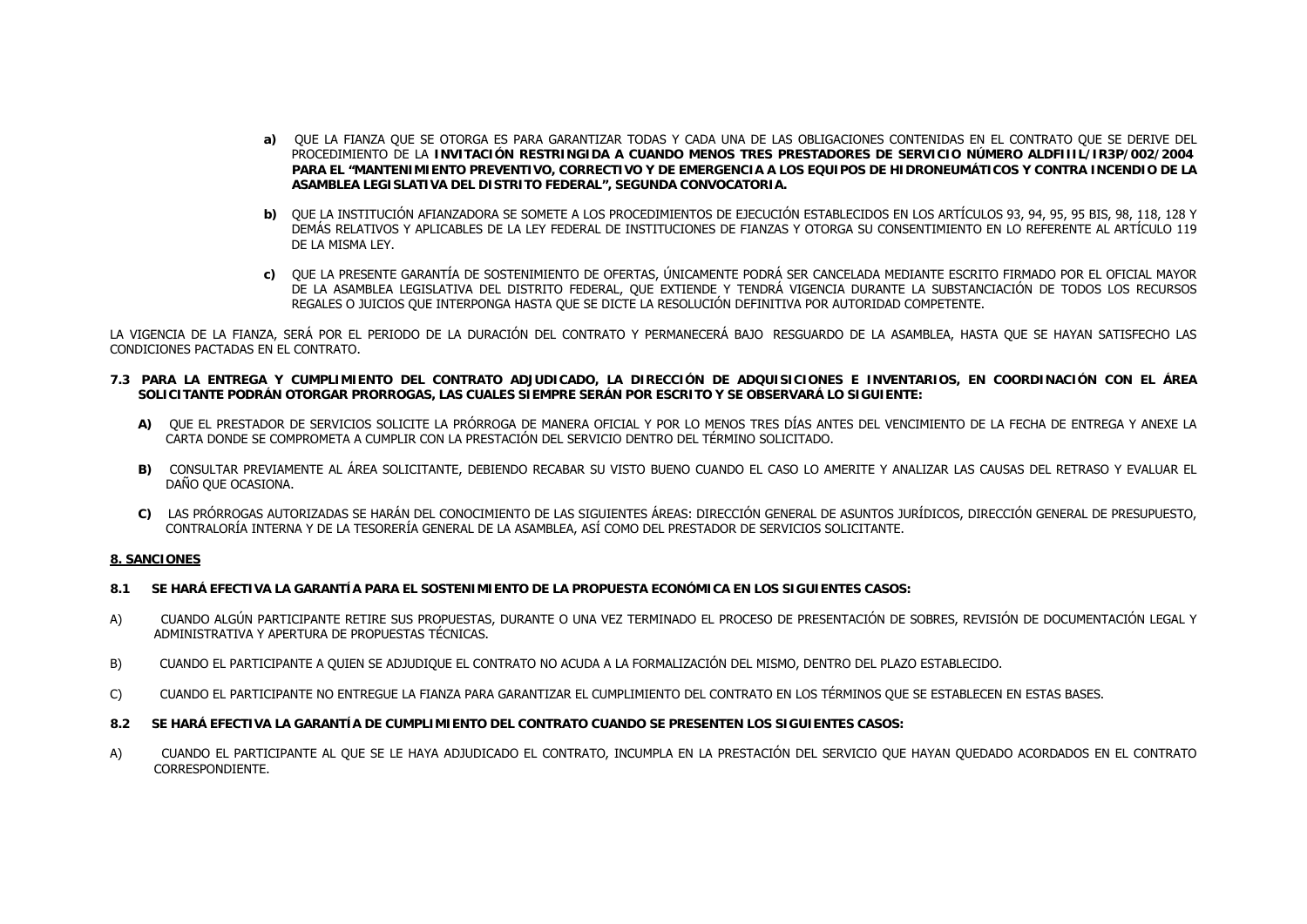- B) CUANDO EL LA PRESTACIÓN DEL SERVICIO CONTRATADO, NO CUMPLA CON LAS CARACTERÍSTICAS Y ESPECIFICACIONES ESTABLECIDAS EN LOS ANEXOS TÉCNICO DE ESTAS BASES, ASÍ COMO EN EL CONTRATO CORRESPONDIENTE.
- C) CUANDO HUBIESE TRANSCURRIDO EL TIEMPO MÁXIMO PARA LA PRESTACIÓN DEL SERVICIO CONFORME A LO ESTABLECIDO EN LAS BASES Y/O A LOS PLAZOS PACTADOS EN EL CONTRATO RESPECTIVO, Y NO SE HUBIESE CUMPLIDO CON ESTE.
- D) CUANDO NO SE CUMPLAN CON LOS PARÁMETROS DE CALIDAD CONVENIDOS EN EL CONTRATO, CONFORME A LAS PROPUESTAS PRESENTADAS.

### **8.3 DE LA PENA CONVENCIONAL**

LAS PENAS CONVENCIONALES QUE SE APLICARÁN POR ATRASOS EN LA PRESTACIÓN DEL SERVICIO, SERÁN LAS SIGUIENTES:

1. EL ATRASO EN LA PRESTACIÓN DEL SERVICIO, SERÁ SANCIONADO CON UNA PENA CONVENCIONAL DEL 0.1% POR CADA DÍA DE ATRASO SOBRE EL IMPORTE DEL INCUMPLIMIENTO.

2. EN EL SUPUESTO DE QUE SEA RESCINDIDO EL CONTRATO, NO PROCEDERÁ EL COBRO DE DICHAS PENALIZACIONES NI LA CONTABILIZACIÓN DE LAS MISMAS PARA HACER EFECTIVA LA GARANTÍA DE INCUMPLIMIENTO.

#### **9. DESCALIFICACIÓN DE PARTICIPANTES:**

SE DESCALIFICARÁ A LOS PARTICIPANTES QUE INCURRAN EN ALGUNA DE LAS SITUACIONES SIGUIENTES:

- **9.1.** SI NO CUMPLEN CON TODOS LOS REQUISITOS, CONDICIONES GENERALES Y DOCUMENTOS ESTABLECIDOS EN ESTAS BASES, INCLUYENDO LA FALTA DE PUNTUALIDAD O ASISTENCIA AL EVENTO A QUE SE REFIERE EL NUMERAL 4 INCISO B) DE LAS BASES.
- **9.2.** SI SE COMPRUEBA QUE TIENEN ACUERDOS CON OTROS PRESTADORES DE SERVICIO PARA ELEVAR LOS PRECIOS EN EL MANTENIMIENTO PREVENTIVO, CORRECTIVO Y DE EMERGENCIA A LOS EQUIPOS DE HIDRONEUMÁTICOS Y CONTRA INCENDIO OBJETO DE ESTA INVITACIÓN O CUALQUIER OTRO ACUERDO QUE TENGA COMO FIN UNA VENTAJA SOBRE LOS DEMÁS PARTICIPANTES.
- **9.3.** SI EL PRESTADOR DE SERVICIOS ES DESCALIFICADO, EL MISMO PODRÁ VOLVER A PARTICIPAR EN LA SEGUNDA INVITACIÓN, SI FUERA EL CASO, A QUE SE CONVOQUE, SIEMPRE Y CUANDO CUMPLA CON LOS REQUISITOS EXIGIDOS EN LAS BASES Y NO SE HUBIERA UBICADO EN EL SUPUESTO QUE ANTECEDE.
- **9.4.**SI SE COMPRUEBA QUE EL PRESTADOR DE SERVICIOS NO TIENE LA CAPACIDAD NECESARIA PARA CUMPLIR ADECUADAMENTE Y EN TIEMPO LOS SERVICIOS CONTRATADOS.
- **9.5.**SI LOS PRESTADORES DE SERVICIO TIENEN COMPROMISOS CONTRACTUALES ATRASADOS CON LA ASAMBLEA LEGISLATIVA DEL DISTRITO FEDERAL.
- **9.6.**SI SE ENCUENTRAN EN ALGUNO DE LOS SUPUESTOS ENUMERADOS EN EL ANEXO 3 DE ESTAS BASES.
- **9.7.**EN CASO DE CONDUCIRSE CON FALSEDAD EN LA INFORMACIÓN PRESENTADA.
- **9.8. LOS PARTICIPANTES QUE HUBIERAN SIDO DESCALIFICADOS NO PODRÁN ACUDIR, POR NINGÚN MOTIVO, A LA ETAPA POSTERIOR A AQUELLA QUE DIO ORIGEN A SU DESCALIFICACIÓN DENTRO DEL PROCEDIMIENTO DE LA INVITACIÓN.**
- **10.SUSPENSIÓN TEMPORAL DE LA INVITACIÓN; REANUDACIÓN DE LA MISMA**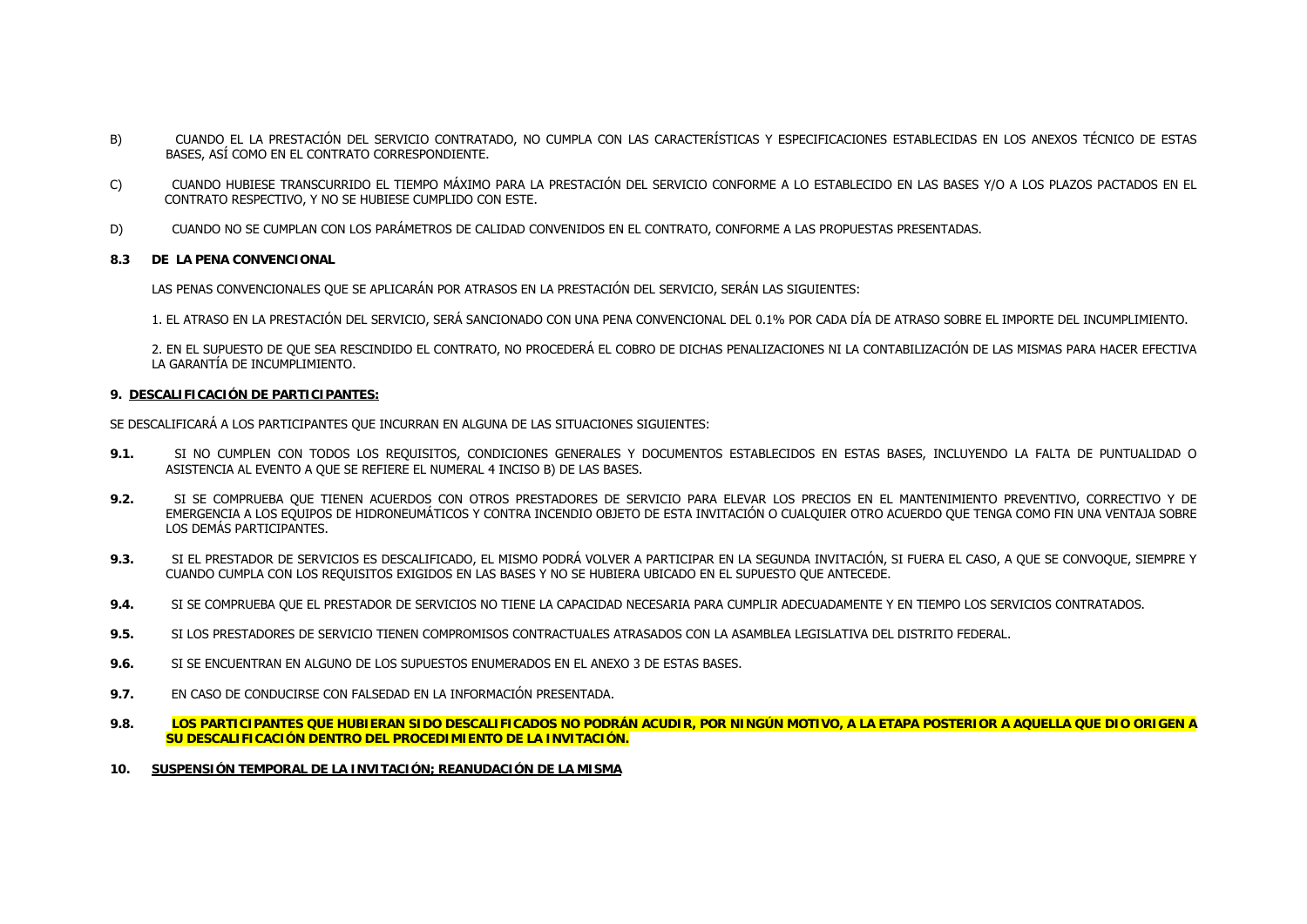- A) LA ASAMBLEA PODRÁ SUSPENDER ESTA INVITACIÓN EN FORMA TEMPORAL, CUANDO SE PRESUMA Y COMPRUEBE QUE EXISTEN:
	- 1. ARREGLOS ENTRE PARTICIPANTES PARA ELEVAR LOS PRECIOS EN EL **"MANTENIMIENTO PREVENTIVO, CORRECTIVO Y DE EMERGENCIA A LOS EQUIPOS DE HIDRONEUMÁTICOS Y CONTRA INCENDIO DE LA ASAMBLEA LEGISLATIVA DEL DISTRITO FEDERAL".**
	- 2. OTRAS IRREGULARIDADES GRAVES DENTRO DE LA INVITACIÓN, PARA ESTOS CASOS, SE AVISARÁ POR ESCRITO A TODOS LOS PARTICIPANTES.
	- 3. POR INCONFORMIDAD PRESENTADA A LA CONTRALORÍA INTERNA DE LA ASAMBLEA LEGISLATIVA DEL DISTRITO FEDERAL, PROMOVIDA POR UN PRESTADOR DE SERVICIOS SIEMPRE Y CUANDO ESA UNIDAD ADMINISTRATIVA INSTRUCTORA ASÍ LO ORDENE.
- B) **REANUDACIÓN DE LA INVITACIÓN SUSPENDIDA TEMPORALMENTE**.- SI DESAPARECEN LAS CAUSAS QUE HUBIESEN MOTIVADO LA SUSPENSIÓN TEMPORAL DE LA INVITACIÓN Y QUE NO HAYA AFECTADO EL FONDO DEL PROCEDIMIENTO, LA ASAMBLEA REANUDARÁ LA MISMA, PREVIO AVISO POR ESCRITO A TODOS LOS PARTICIPANTES INVOLUCRADOS Y SOLAMENTE PODRÁN PARTICIPAR AQUELLOS QUE NO HUBIEREN SIDO DESCALIFICADOS.

#### **11.- CANCELACIÓN DE LA INVITACIÓN.- LA ASAMBLEA PODRÁ CANCELAR ESTE PROCEDIMIENTO DE INVITACIÓN RESTRINGIDA, SI SE PRESENTAN CUALQUIERA DE LOS CASOS SIGUIENTES:**

- **11.1**CASO FORTUITO O DE FUERZA MAYOR.
- **11.2** SI SE COMPRUEBA LA EXISTENCIA DE ARREGLO ENTRE PARTICIPANTES PARA ELEVAR LOS PRECIOS DEL SERVICIO SOLICITADO O BIEN, SI SE COMPRUEBA LA EXISTENCIA DE OTRAS IRREGULARIDADES GRAVES, SIEMPRE Y CUANDO NO QUEDE POR LO MENOS UN PRESTADOR DE SERVICIOS QUE NO HAYA SIDO DESCALIFICADO. CUANDO SE CANCELE UNA INVITACIÓN, SE AVISARÁ AL RESPECTO POR ESCRITO, A TODOS LOS PARTICIPANTES INVOLUCRADOS.
- **11.3** CUANDO LA INVITACIÓN SEA CANCELADA DEBIDO A UNA DE LAS SITUACIONES INDICADAS EN EL PUNTO ANTERIOR, LA ASAMBLEA LEGISLATIVA DEL DISTRITO FEDERAL, PODRÁ CONVOCAR A UNA NUEVA INVITACIÓN.
- **11.4**SI SE COMPRUEBA LA EXISTENCIA DE OTRAS IRREGULARIDADES GRAVES.

#### **12.CONDICIONES PARA DECLARAR DESIERTA LA INVITACIÓN:**

LA ASAMBLEA LEGISLATIVA DEL DISTRITO FEDERAL, PROCEDERÁ A DECLARAR DESIERTA UNA INVITACIÓN Y EXPEDIRÁ UNA NUEVA CONVOCATORIA EN LOS SIGUIENTES CASOS:

**1.-** CUANDO NINGÚN PRESTADOR DE SERVICIOS SE INSCRIBA PARA PARTICIPAR.

**2.**- CUANDO NINGUNA DE LAS PROPUESTAS PRESENTADAS REÚNA LOS REQUISITOS ESTABLECIDOS, O SUS PRECIOS NO FUEREN ACEPTABLES.

**3.**- SI DESPUÉS DE REALIZADA LA SEGUNDA CONVOCATORIA CONCURREN CAUSAS SEÑALADAS EN LOS PUNTOS ANTERIORES, LA ASAMBLEA LEGISLATIVA DEL DISTRITO FEDERAL PODRÁ DESIGNAR DIRECTAMENTE EL CONTRATO AL PRESTADOR DE SERVICIOS QUE SATISFAGA LOS REQUISITOS EXIGIDOS Y OFREZCA LAS MEJORES CONDICIONES DE PRECIO, CALIDAD, FINANCIAMIENTO, OPORTUNIDAD Y DEMÁS CIRCUNSTANCIAS PERTINENTES.

**4.**- SI AL ABRIR LAS PROPUESTAS, NO SE CUENTA CUANDO MENOS CON TRES PROPUESTAS QUE REÚNA LOS REQUISITOS ESTABLECIDOS EN LAS BASES DE LA INVITACIÓN.

**5.**- SI AL ABRIR LAS PROPUESTAS ECONÓMICAS, LOS PRECIOS NO FUERAN ACEPTABLES PARA LA ASAMBLEA LEGISLATIVA DEL DISTRITO FEDERAL.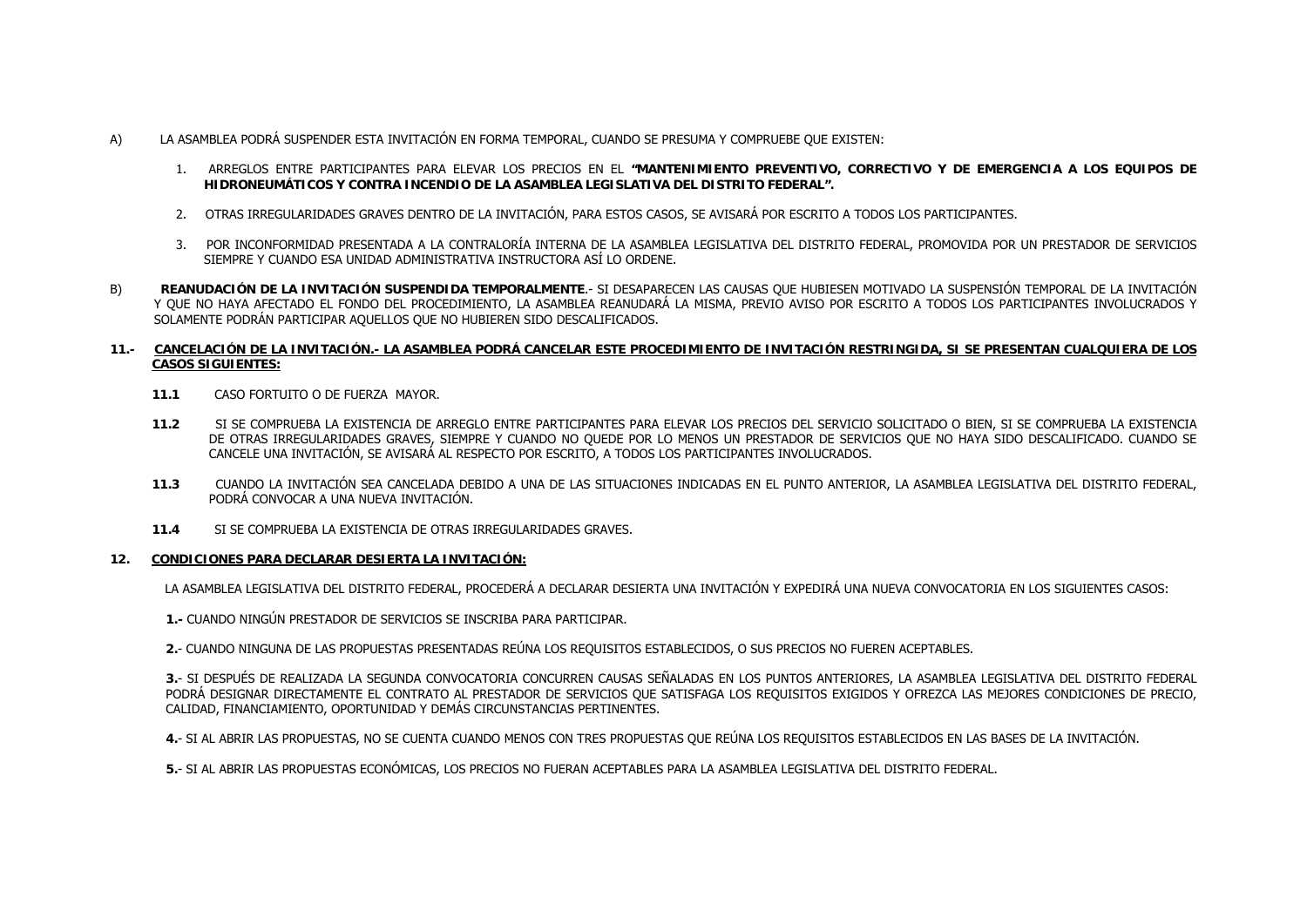### **13. RESCISIÓN ADMINISTRATIVA DEL CONTRATO.**

- **13.1** EL INCUMPLIMIENTO DE LAS OBLIGACIONES CONTRACTUALES POR PARTE DEL LICITANTE LO HARÁ RESCINDIBLE SIN RESPONSABILIDAD PARA LA ASAMBLEA LEGISLATIVA DEL DISTRITO FEDERAL; POR OTRA PARTE LA PROPIA ASAMBLEA LEGISLATIVA, PODRÁ DAR POR TERMINADO EL CONTRATO ANTICIPADAMENTE CUANDO CONCURRAN RAZONES DE INTERÉS GENERAL.
- **13.2** EN CASO DE QUE LA ASAMBLEA LEGISLATIVA DEL DISTRITO FEDERAL RESCINDA EL CONTRATO PODRÁ PROCEDER A ADJUDICAR EL CONTRATO QUE CORRESPONDA AL LICITANTE QUE CUBRIENDO TODOS LOS REQUISITOS PRESENTE LA PROPUESTA ECONÓMICA CON UNA DIFERENCIA MÁXIMA DEL CINCO POR CIENTO.
- **13.3** EN CASO DE LLEVAR A CABO LA RESCISIÓN DEL CONTRATO, LA GARANTÍA DE CUMPLIMIENTO SERÁ PROPORCIONAL AL MONTO DE LAS OBLIGACIONES INCUMPLIDAS.
- **13.4** CUANDO EL PRESTADOR DE SERVICIOS, NO FIRME EL CONTRATO DERIVADO DE LA INVITACIÓN DENTRO DEL PLAZO ESTABLECIDO.
- **13.5** CUANDO EL PRESTADOR DE SERVICIOS, MODIFIQUE UNILATERALMENTE LAS CARACTERÍSTICAS DE LOS SERVICIOS OBJETO DEL CONTRATO, SIN AUTORIZACIÓN EXPRESA DE LA CONVOCANTE.
- **13.6** CUANDO LA PRESTACIÓN DEL SERVICIO DIFIERA A LA OFRECIDA Y NO SE CUMPLA CON EL PARÁMETRO DE CALIDAD EN EL SERVICIO.

#### **14. INCONFORMIDADES Y CONTROVERSIAS.**

#### **14.1 INCONFORMIDADES**

- $\bullet$  LOS PARTICIPANTES QUE AFECTADOS POR CUALQUIER ACTO O RESOLUCIÓN EMITIDO POR LA ASAMBLEA LEGISLATIVA DEL DISTRITO FEDERAL, EN EL DESARROLLO O POR EL RESULTADO DE LA PRESENTE INVITACIÓN RESTRINGIDA QUE CONTRAVENGA LO DISPUESTO POR ESTAS BASES Y SUS ANEXOS PODRÁN INTERPONER EL RECURSO DE INCONFORMIDAD, EN TÉRMINOS DE LO DISPUESTO POR LA LEY DE PROCEDIMIENTO ADMINISTRATIVO DEL DISTRITO FEDERAL.
- $\bullet$  EL RECURSO DE INCONFORMIDAD DEBERÁ PRESENTARSE ANTE LA CONTRALORÍA INTERNA DE LA PROPIA ASAMBLEA DENTRO DEL TÉRMINO DE DIEZ DÍAS CONTADOS A PARTIR DEL ACTO O RESOLUCIÓN QUE SE RECURRA, O DE QUE EL RECURRENTE TENGA CONOCIMIENTO DEL MISMO.
- $\bullet$  LA MANIFESTACIÓN DE HECHOS FALSOS SE SANCIONARÁ CONFORME A LAS DISPOSICIONES SEÑALADAS EN LA LEY DE PROCEDIMIENTO ADMINISTRATIVO Y EN LAS DEMÁS QUE RESULTEN APLICABLES.
- ● CUANDO UNA INCONFORMIDAD SE RESUELVA COMO NO FAVORABLE EL PROMOVENTE POR RESULTAR NOTORIAMENTE IMPROCEDENTE Y SE ADVIERTA QUE SE HIZO CON EL ÚNICO PROPÓSITO DE RETRASAR Y ENTORPECER EL PROCEDIMIENTO DE CONTRATACIÓN, SE LE IMPONDRÁ MULTA DE CONFORMIDAD CON LA LEY DE PROCEDIMIENTO ADMINISTRATIVO DEL DISTRITO FEDERAL Y LOS DEMÁS ORDENAMIENTOS QUE RESULTEN APLICABLES.

#### **14.2. CONTROVERSIAS**

- $\bullet$  LAS CONTROVERSIAS QUE SE SUSCITEN EN MATERIA DE ADQUISICIÓN Y LA PRESTACIÓN DE SERVICIOS DE CUALQUIER NATURALEZA, SE RESOLVERÁN CON APEGO DE CONFORMIDAD CON LAS DISPOSICIONES EN MATERIA DE OBLIGACIONES QUE ESTABLECE EL CÓDIGO CIVIL PARA EL DISTRITO FEDERAL VIGENTE Y EL CÓDIGO DE PROCEDIMIENTOS CIVILES Y EN SU DEFECTO POR LA LEGISLACIÓN APLICABLE.
- $\bullet$  LA CONTRALORÍA INTERNA DE LA ASAMBLEA LEGISLATIVA DEL DISTRITO FEDERAL INHABILITARÁ TEMPORALMENTE PARA PARTICIPAR EN PROCEDIMIENTOS DE CONTRATACIÓN O CELEBRAR CONTRATOS, AL PRESTADOR O LICITANTE QUE SE UBIQUE EN ALGUNOS DE LOS SUPUESTOS SEÑALADOS EN EL **ANEXO 4** DE ESTAS BASES.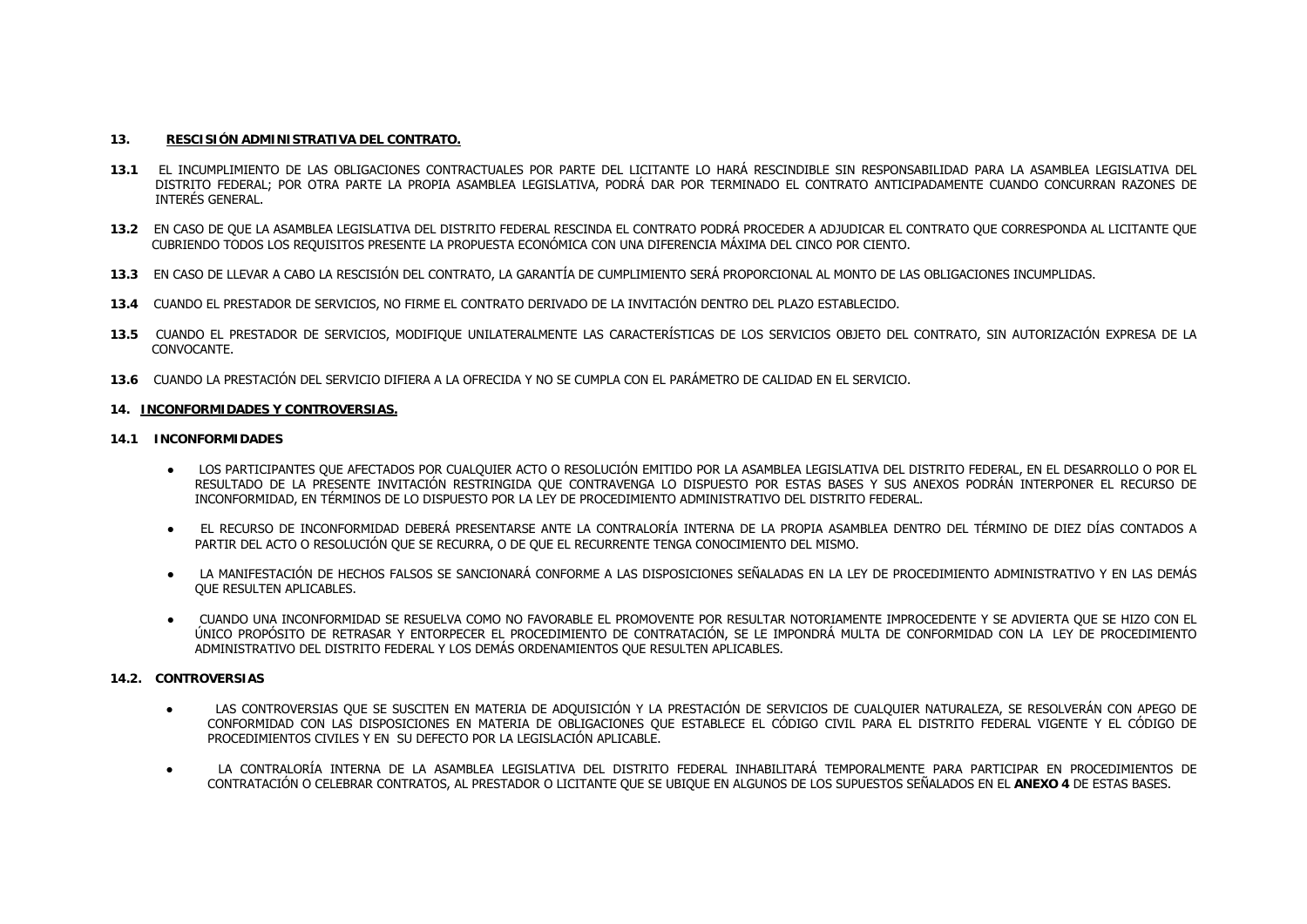#### **A T E N T A M E N T E**

### **LIC. HEGEL CORTES MIRANDA OFICIAL MAYOR ASAMBLEA LEGISLATIVA DEL DISTRITO FEDERAL III LEGISLATURA**

**ANEXO TÉCNICO**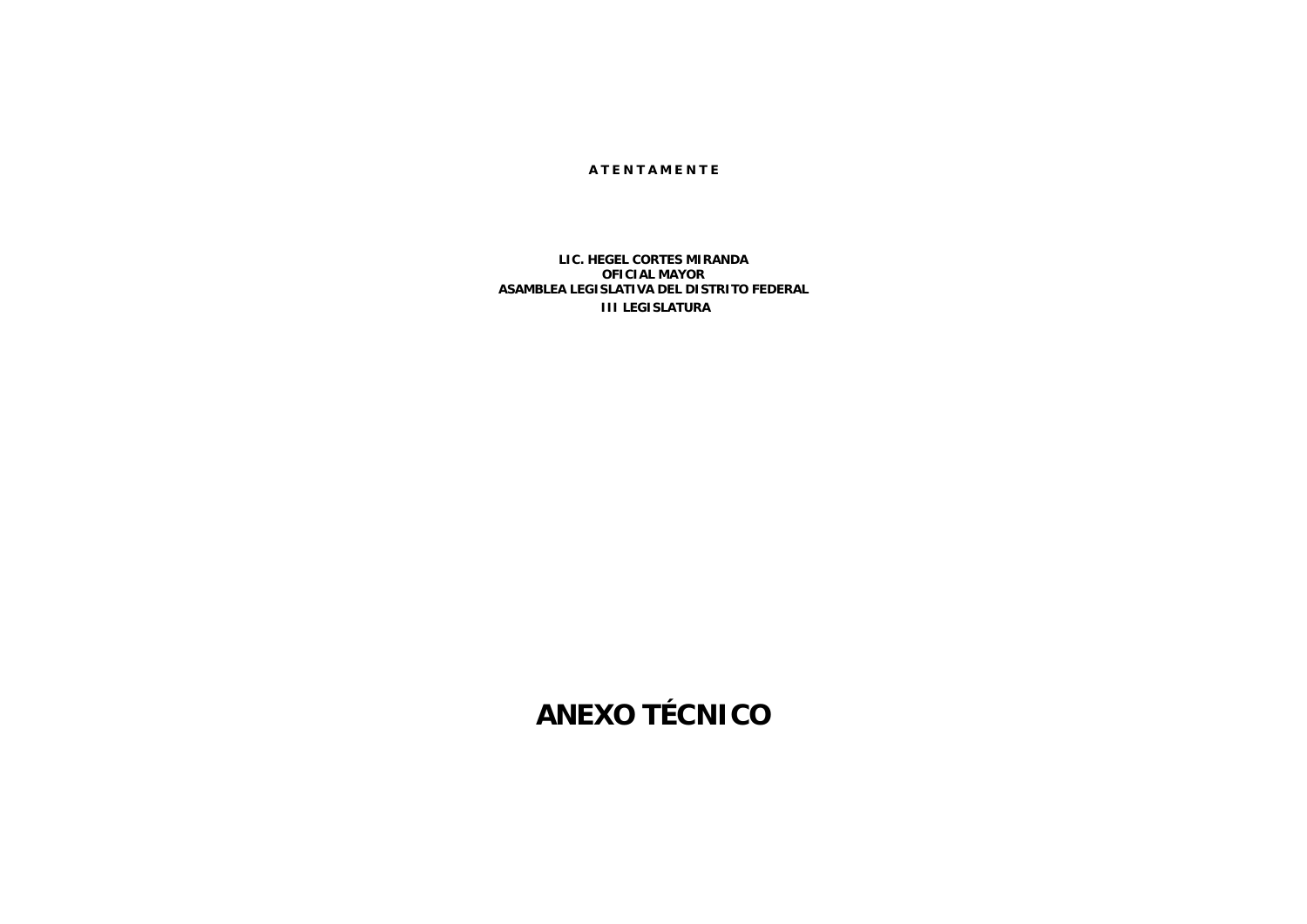## **ANEXO 1**

FECHA\_\_\_\_\_\_\_\_\_\_\_\_\_\_\_\_

REFERENCIA: **INVITACIÓN RESTRINGIDA A CUANDO MENOS TRES PRESTADORES DE SERVICIO NÚMERO ALDFIIIL/IR3P/002/2004, "MANTENIMIENTO PREVENTIVO, CORRECTIVO Y DE EMERGENCIA A LOS EQUIPOS DE HIDRONEUMÁTICOS Y CONTRA INCENDIO DE LA ASAMBLEA LEGISLATIVA DEL DISTRITO FEDERAL", SEGUNDA CONVOCATORIA.**

**ASAMBLEA LEGISLATIVA DEL DISTRITO FEDERAL III LEGISLATURA LIC. HEGEL CORTÉS MIRANDAOFICIAL MAYOR**

**EN ATENCIÓN: DIRECCIÓN DE ADQUISICIONES E INVENTARIOS**

P R E S E N T E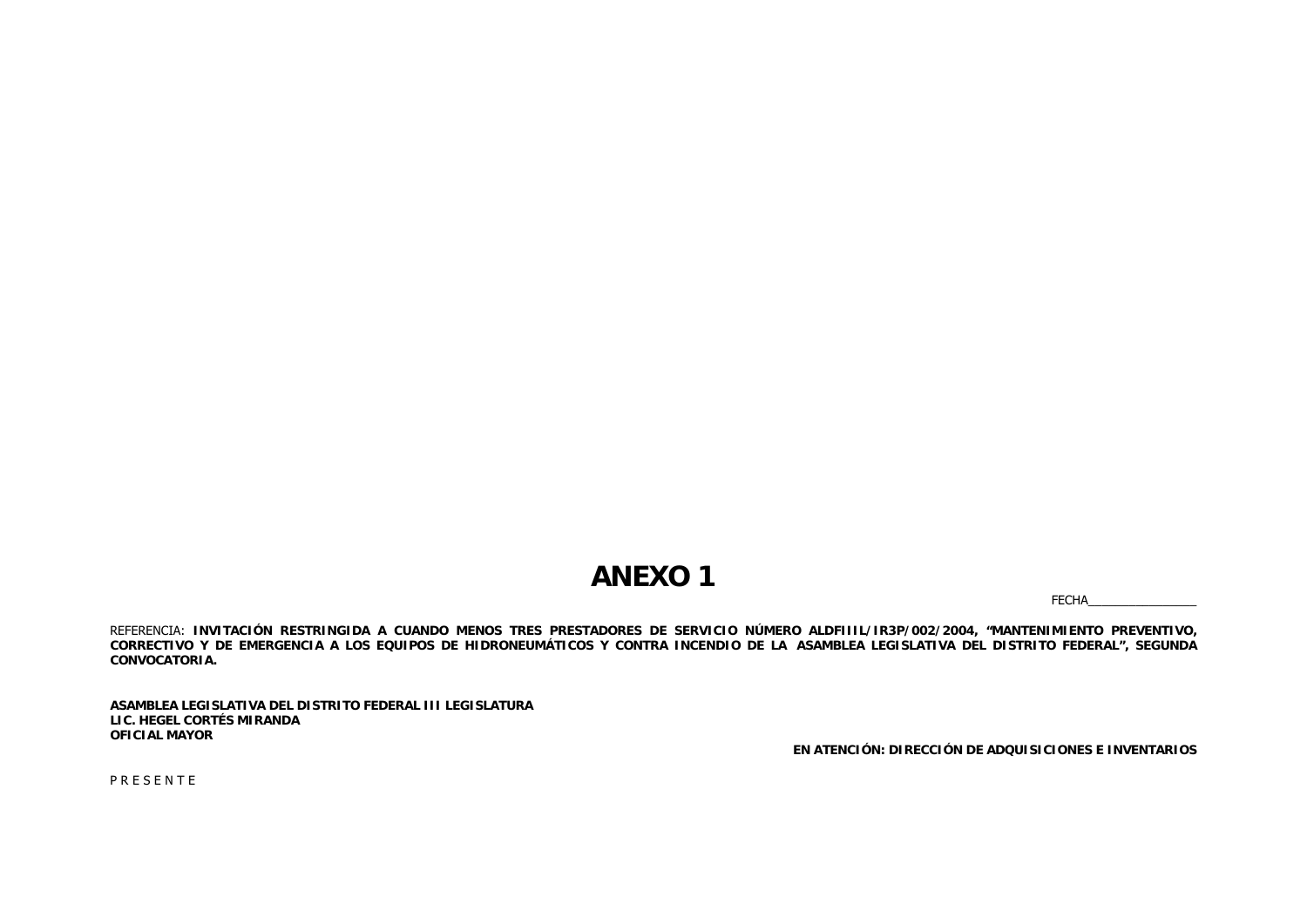#### \_\_\_\_\_\_\_\_\_\_\_\_\_\_\_\_\_\_\_\_\_\_\_\_\_\_\_\_, MANIFIESTO BAJO PROTESTA DE DECIR VERDAD, QUE LOS DATOS AQUÍ ASENTADOS, SON CIERTOS Y HAN SIDO DEBIDAMENTE VERIFICADOS, ASÍ COMO QUE CUENTO CON LAS FACULTADES SUFICIENTES PARA SUSCRIBIR LA PROPUESTA DE LA PRESENTE INVITACIÓN, A NOMBRE Y REPRESENTACIÓN DE: <u>\_\_(PERSONA FÍSICA O MORAL).</u>

REGISTRO FEDERAL DE CONTRIBUYENTE:

| DOMICILIO:<br>CALLE Y NÚMERO:<br>COLONIA:<br>CÓDIGO POSTAL:<br><b>TELÉFONOS:</b><br>CORREO ELECTRÓNICO: |                  | DELEGACIÓN O MUNICIPIO:<br><b>FNTIDAD FFDFRATIVA:</b><br>FAX: |               |
|---------------------------------------------------------------------------------------------------------|------------------|---------------------------------------------------------------|---------------|
| NÚMERO DE LA ESCRITURA PÚBLICA EN LA QUE CONSTA SU ACTA CONSTITUTIVA:                                   |                  |                                                               | <b>FFCHA:</b> |
| NOMBRE, NÚMERO Y LUGAR DEL NOTARIO PÚBLICO ANTE EL CUAL SE DIO FE DE LA MISMA:                          |                  |                                                               |               |
| RELACIÓN DE ACCIONISTAS. - % (PORCENTAJE)<br>APFI I IDO PATFRNO                                         | APELLIDO MATERNO | NOMBRE (S)                                                    | R.F.C.        |
| DESCRIPCIÓN DEL OBJETO SOCIAL:                                                                          |                  |                                                               |               |
| REFORMAS AL ACTA CONSTITUTIVA:                                                                          |                  |                                                               |               |
| NOMBRE DEL APODERADO O REPRESENTANTE LEGAL:                                                             |                  |                                                               |               |
| INSCRIPCIÓN AL REGISTRO PÚBLICO DE COMERCIO:                                                            |                  |                                                               |               |
| DATOS DEL DOCUMENTO MEDIANTE EL CUAL ACREDITA SU PERSONALIDAD Y FACULTADES:                             |                  |                                                               |               |
| ESCRITURA PÚBLICA NÚMERO:                                                                               |                  | FECHA:                                                        |               |
| NOMBRE, NÚMERO Y LUGAR DEL NOTARIO PÚBLICO ANTE EL CUAL SE OTORGÓ:                                      |                  |                                                               |               |
| (LUGAR Y FECHA)<br>PROTESTO LO NECESARIO                                                                |                  |                                                               |               |

\_\_\_\_\_\_\_\_\_\_\_\_\_\_\_\_\_\_\_\_\_\_\_\_\_\_\_ (NOMBRE Y FIRMA)

NOTA: EL PRESENTE FORMATO PODRÁ SER REPRODUCIDO POR CADA PARTICIPANTE EN EL MODO QUE SE ESTIME CONVENIENTE, DEBIENDO RESPETAR SU CONTENIDO, PREFERENTEMENTE EN EL ORDEN INDICADO.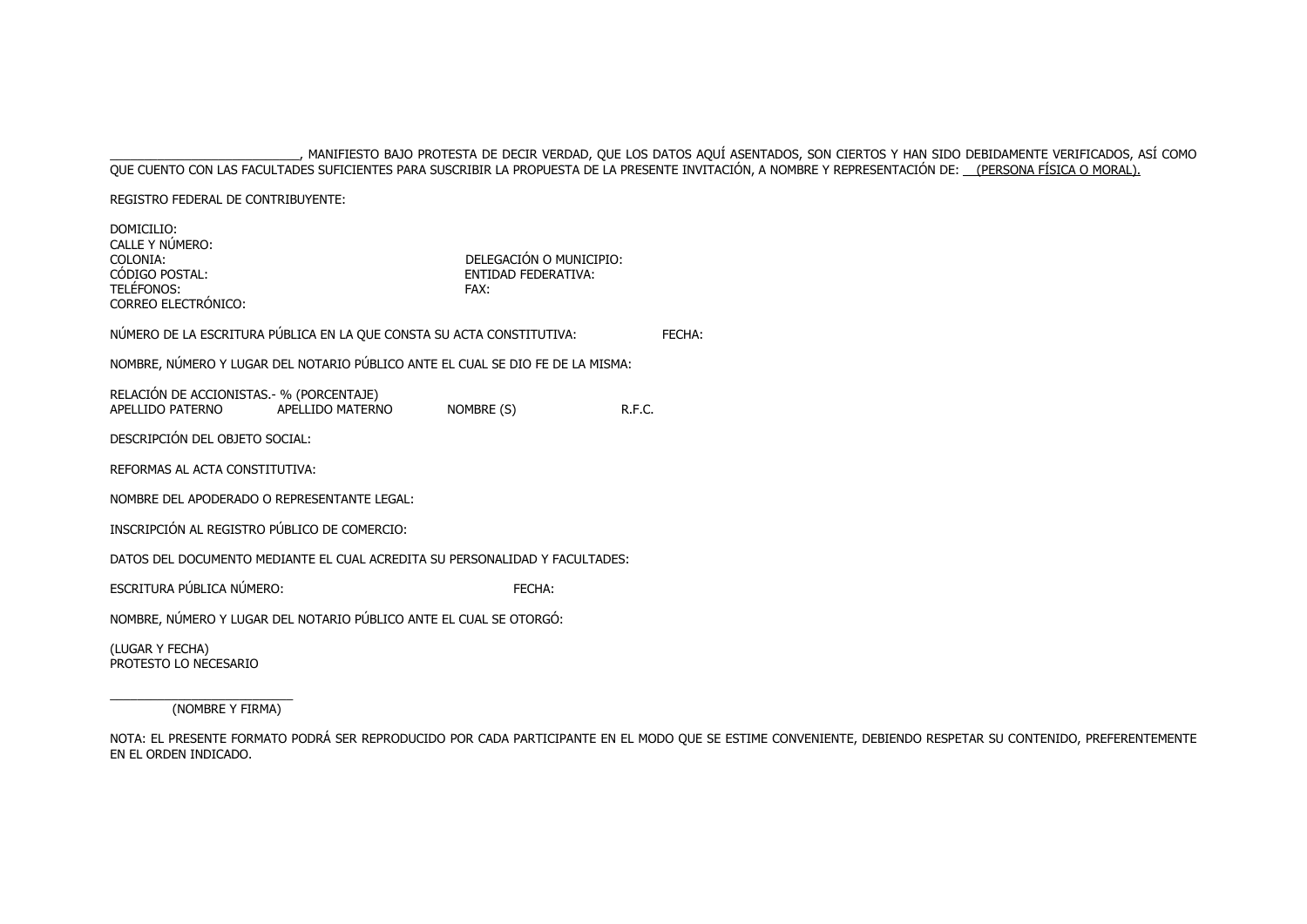# **ANEXO 2**

**FECHA \_\_\_\_\_\_\_\_\_\_\_**

REFERENCIA: **INVITACIÓN RESTRINGIDA A CUANDO MENOS TRES PRESTADORES DE SERVICIO NÚMERO ALDFIIIL/IR3P/002/2004, "MANTENIMIENTO PREVENTIVO, CORRECTIVO Y DE EMERGENCIA A LOS EQUIPOS DE HIDRONEUMÁTICOS Y EQUIPOS CONTRA INCENDIO DE LA ASAMBLEA LEGISLATIVA DEL DISTRITO FEDERAL", SEGUNDA CONVOCATORIA.**

**ASAMBLEA LEGISLATIVA DEL DISTRITO FEDERAL III LEGISLATURALIC. HEGEL CORTES MIRANDAOFICIAL MAYOR**

**EN ATENCIÓN: DIRECCIÓN DE ADQUISICIONES E INVENTARIOS**

P R E S E N T E

\_\_\_\_\_\_\_\_\_\_\_\_\_\_\_\_\_\_\_\_\_\_\_\_\_\_\_\_, MANIFIESTO BAJO PROTESTA DE DECIR VERDAD, QUE LOS DATOS AQUÍ ASENTADOS, SON CIERTOS Y HAN SIDO DEBIDAMENTE VERIFICADOS, ASÍ COMO QUE CUENTO CON LAS FACULTADES SUFICIENTES PARA SUSCRIBIR LA PROPUESTA TÉCNICA DE LA PRESENTE INVITACIÓN, A NOMBRE Y REPRESENTACIÓN DE: \_\_(PERSONA FÍSICA O MORAL).

SIN OTRO PARTICULAR, LES ENVÍO UN CORDIAL SALUDO

**A T E N T A M E N T E**

**NOMBRE, FIRMA Y CARGO REPRESENTANTE LEGAL DE LA EMPRESA**

(PAPEL MEMBRETEADO DE LA EMPRESA)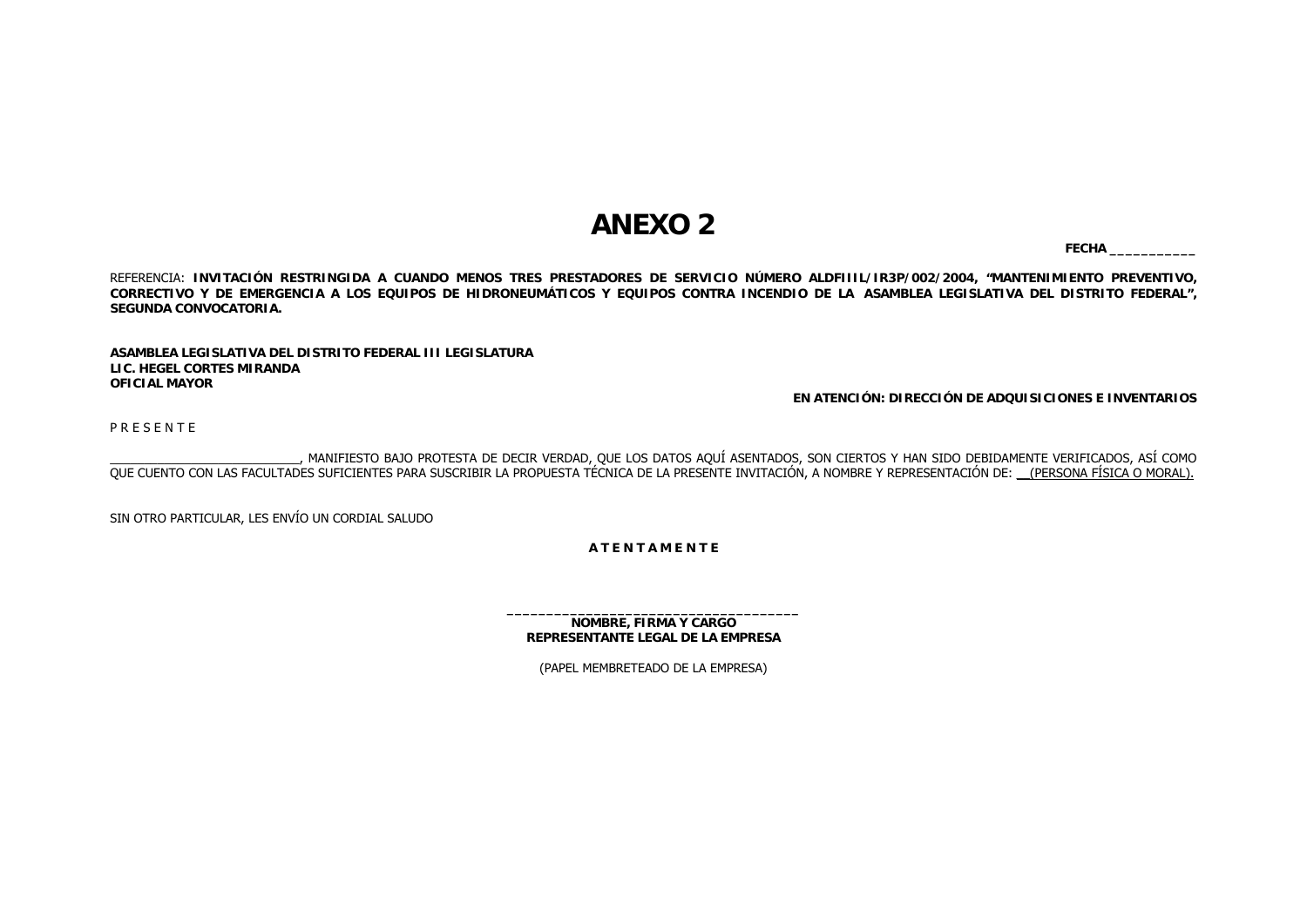## **ANEXO 3**

FECHA\_\_\_\_\_\_\_\_\_\_\_\_\_\_\_\_

REFERENCIA: **INVITACIÓN RESTRINGIDA A CUANDO MENOS TRES PRESTADORES DE SERVICIO NÚMERO ALDFIIIL/IR3P/002/2004, "MANTENIMIENTO PREVENTIVO, CORRECTIVO Y DE EMERGENCIA A LOS EQUIPOS DE HIDRONEUMÁTICOS Y EQUIPOS CONTRA INCENDIO DE LA ASAMBLEA LEGISLATIVA DEL DISTRITO FEDERAL", SEGUNDA CONVOCATORIA.**

CARTA ACEPTACIÓN DE BASES

**ASAMBLEA LEGISLATIVA DEL DISTRITO FEDERAL III LEGISLATURALIC. HEGEL CORTÉS MIRANDAOFICIAL MAYOR**

**EN ATENCIÓN: DIRECCIÓN DE ADQUISICIONES E INVENTARIOS**

P R E S E N T E

POR MEDIO DEL PRESENTE COMUNICO A USTEDES QUE HE LEÍDO Y ESTOY DE ACUERDO CON LOS TÉRMINOS Y CONDICIONES ESTABLECIDOS EN LAS BASES, ASÍ COMO A LO ASENTADO EN LA JUNTA DE ACLARACIONES DE LA **INVITACIÓN RESTRINGIDA A CUANDO MENOS TRES PRESTADORES DE SERVICIO NÚMERO ALDFIIIL/IR3P/002/2004, "MANTENIMIENTO PREVENTIVO, CORRECTIVO Y DE EMERGENCIA A LOS EQUIPOS DE HIDRONEUMÁTICOS Y EQUIPOS CONTRA INCENDIO DE LA ASAMBLEA LEGISLATIVA DEL DISTRITO FEDERAL", SEGUNDA CONVOCATORIA.**

SIN OTRO PARTICULAR, LES ENVÍO UN CORDIAL SALUDO

#### **A T E N T A M E N T E**

**NOMBRE, FIRMA Y CARGO REPRESENTANTE LEGAL DE LA EMPRESA**

(PAPEL MEMBRETEADO DE LA EMPRESA)

**ANEXO 4**

FECHA\_\_\_\_\_\_\_\_\_\_\_\_\_\_\_\_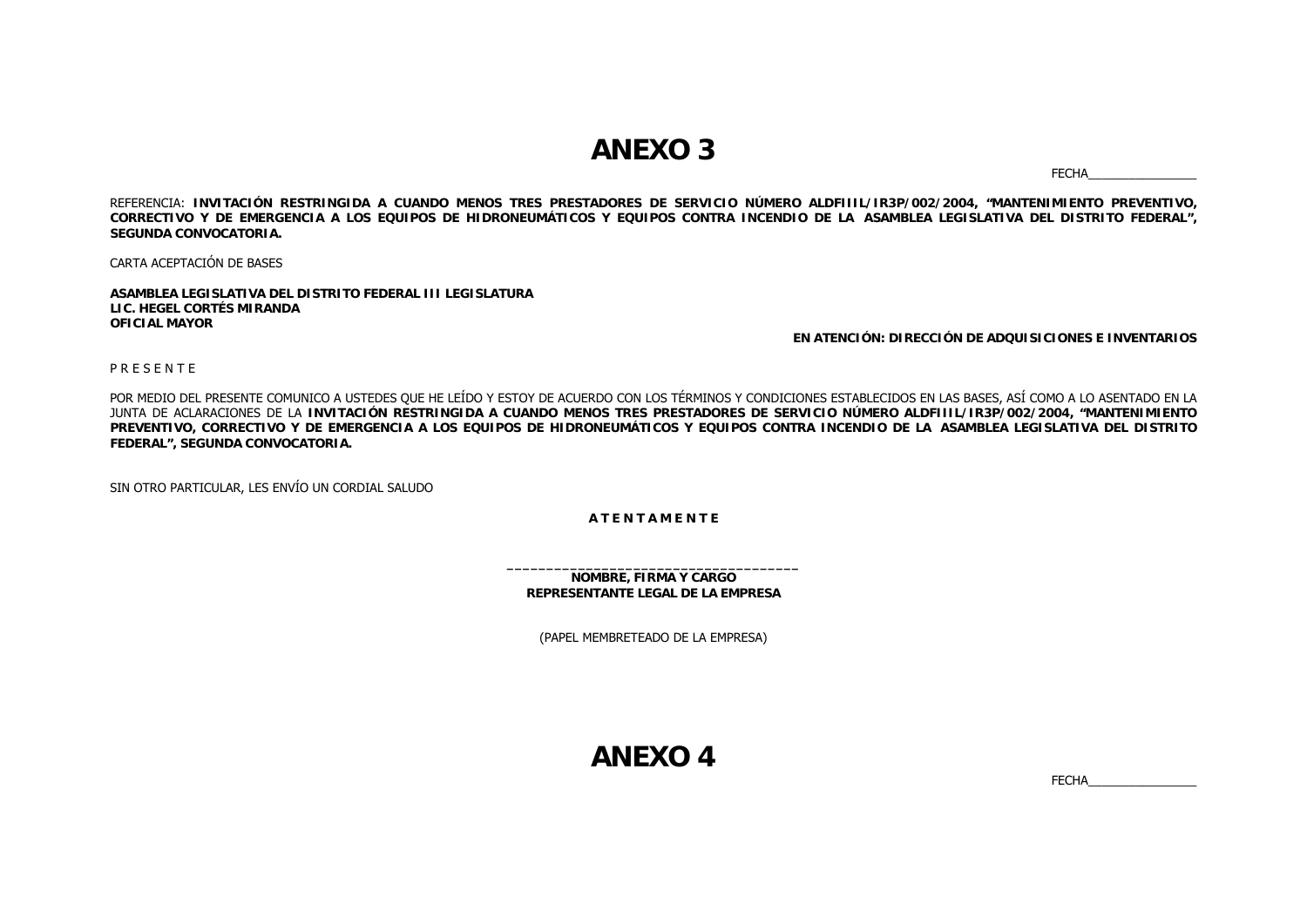REFERENCIA: **INVITACIÓN RESTRINGIDA A CUANDO MENOS TRES PRESTADORES DE SERVICIO NÚMERO ALDFIIIL/IR3P/002/2004, "MANTENIMIENTO PREVENTIVO, CORRECTIVO Y DE EMERGENCIA A LOS EQUIPOS DE HIDRONEUMÁTICOS Y EQUIPOS CONTRA INCENDIO DE LA ASAMBLEA LEGISLATIVA DEL DISTRITO FEDERAL", SEGUNDA CONVOCATORIA.**

MANIFIESTO DE NO INCURRIR EN FALSAS DECLARACIONES

**ASAMBLEA LEGISLATIVA DEL DISTRITO FEDERAL III LEGISLATURALIC. HEGEL CORTÉS MIRANDAOFICIAL MAYOR**

#### **EN ATENCIÓN: DIRECCIÓN DE ADQUISICIONES E INVENTARIOS**

P R E S E N T E

BAJO PROTESTA DE DECIR VERDAD Y SABEDOR DE LAS SANCIONES EN LAS QUE INCURREN LOS FALSOS DECLARANTES, MANIFIESTO QUE NINGUNO DE LOS MIEMBROS DE LA SOCIEDAD SE ENCUENTRA COMPRENDIDO EN LOS SUPUESTOS ENUNCIADOS SIGUIENTES:

- 1) AQUELLAS EN QUE EL SERVIDOR PÚBLICO QUE INTERVENGA EN CUALQUIER FORMA EN LA LICITACIÓN PÚBLICA TENGA INTERÉS PERSONAL, FAMILIAR O DE NEGOCIOS, INCLUYENDO AQUELLAS A LAS QUE LES PUEDA RESULTAR ALGÚN BENEFICIO PARA ÉL, SU CÓNYUGE O SUS PARIENTES CONSANGUÍNEOS HASTA EL CUARTO GRADO, POR AFINIDAD O CIVILES, O POR TERCEROS CON LOS QUE TENGA RELACIONES PROFESIONALES, LABORALES O DE NEGOCIOS O PARA SOCIOS O SOCIEDADES DE LAS QUE EL SERVIDOR PÚBLICO O LAS PERSONAS ANTES REFERIDAS FORMEN O HAYAN FORMADO PARTE DENTRO DEL AÑO FISCAL ANTERIOR A LA FECHA DE CELEBRACIÓN DE LA LICITACIÓN;
- 2) LAS QUE DESEMPEÑEN UN EMPLEO, CARGO O COMISIÓN EN EL SERVICIO PÚBLICO FEDERAL O DEL DISTRITO FEDERAL, O LO HAYAN DESEMPEÑADO HASTA UN AÑO ANTES DE LA PUBLICACIÓN D ELA CONVOCATORIA, O FECHA DE CELEBRACIÓN DEL CONTRATO (ADJUDICACIONES DIRECTAS) O BIEN, LAS SOCIEDADES DE LAS QUE DICHAS PERSONAS FORMEN PARTE, SIN LA AUTORIZACIÓN PREVIA Y POR ESCRITO DE LA CONTRALORÍA INTERNA, CONFORME A LA LEY DE RESPONSABILIDADES DE LOS SERVIDORES PÚBLICOS, ASÍ COMO LAS INHABILITADAS PARA DESEMPEÑAR UN EMPLEO, CARGO O COMISIÓN EN EL SERVICIO PÚBLICO;
- 3) AQUELLOS PARTICIPANTES QUE, POR CAUSAS IMPUTABLES A ELLOS MISMOS, LA ASAMBLEA LEGISLATIVA DEL DISTRITO FEDERAL LES HUBIERE RESCINDIDO ADMINISTRATIVAMENTE UN PEDIDO O CONTRATO. DICHO IMPEDIMENTO PREVALECERÁ HASTA DOS AÑOS CONTADOS A PARTIR DE LA FECHA DE RESCISIÓN DEL CONTRATO , A JUICIO DE LA CONTRALORÍA INTERNA;
- 4) LAS QUE NO POR CAUSAS IMPUTABLES A ELLAS LA ASAMBLEA LEGISLATIVA DEL DISTRITO FEDERAL LES HUBIEREN RESCINDIDO ADMINISTRATIVAMENTE UN CONTRATO; POR LO QUE POR CONSECUENCIA DE ESTO LA PROPIA ASAMBLEA LEGISLATIVA, HAYA SUFRIDO UN DETRIMENTO DE SU PATRIMONIO, SEGÚN SE ESTABLEZCA EN LA SENTENCIA O RESOLUCIÓN DEFINITIVA;
- 5) AQUELLAS QUE HUBIERAN PROPORCIONADO INFORMACIÓN QUE RESULTE FALSA, O QUE HAYAN ACTUADO CON DOLO O MALA FE, EN ALGÚN ETAPA DEL PROCESO DE LA LICITACIÓN O DEL PROCESO DE LA ADJUDICACIÓN DEL CONTRATO, EN SU CELEBRACIÓN, DURANTE SU VIGENCIA, O BIEN, EN LA PRESENTACIÓN O DESAHOGO DE UNA INCONFORMIDAD;
- 6) LOS PROVEEDORES O PRESTADORES DE SERVICIOS QUE HAYAN CELEBRADO CONTRATOS EN CONTRAVENCIÓN A LO DISPUESTO A LA NORMATIVIDAD VIGENTES, O LAS QUE INJUSTIFICADAMENTE Y POR CAUSAS IMPUTABLES A LAS MISMAS NO FORMALICEN EL CONTRATO ADJUDICADO;
- 7) LAS QUE SE ENCUENTREN EN SITUACIÓN DE ATRASO EN LAS ENTREGAS DE LOS BIENES O SERVICIOS POR CAUSAS IMPUTABLES A ELLOS, DEBIDAMENTE FUNDADAS Y MOTIVADAS, RESPECTO AL CUMPLIMIENTO DE OTRO U OTROS CONTRATOS Y HAYAN AFECTADO CON ELLO A LA ASAMBLEA LEGISLATIVA DEL DISTRITO FEDERAL;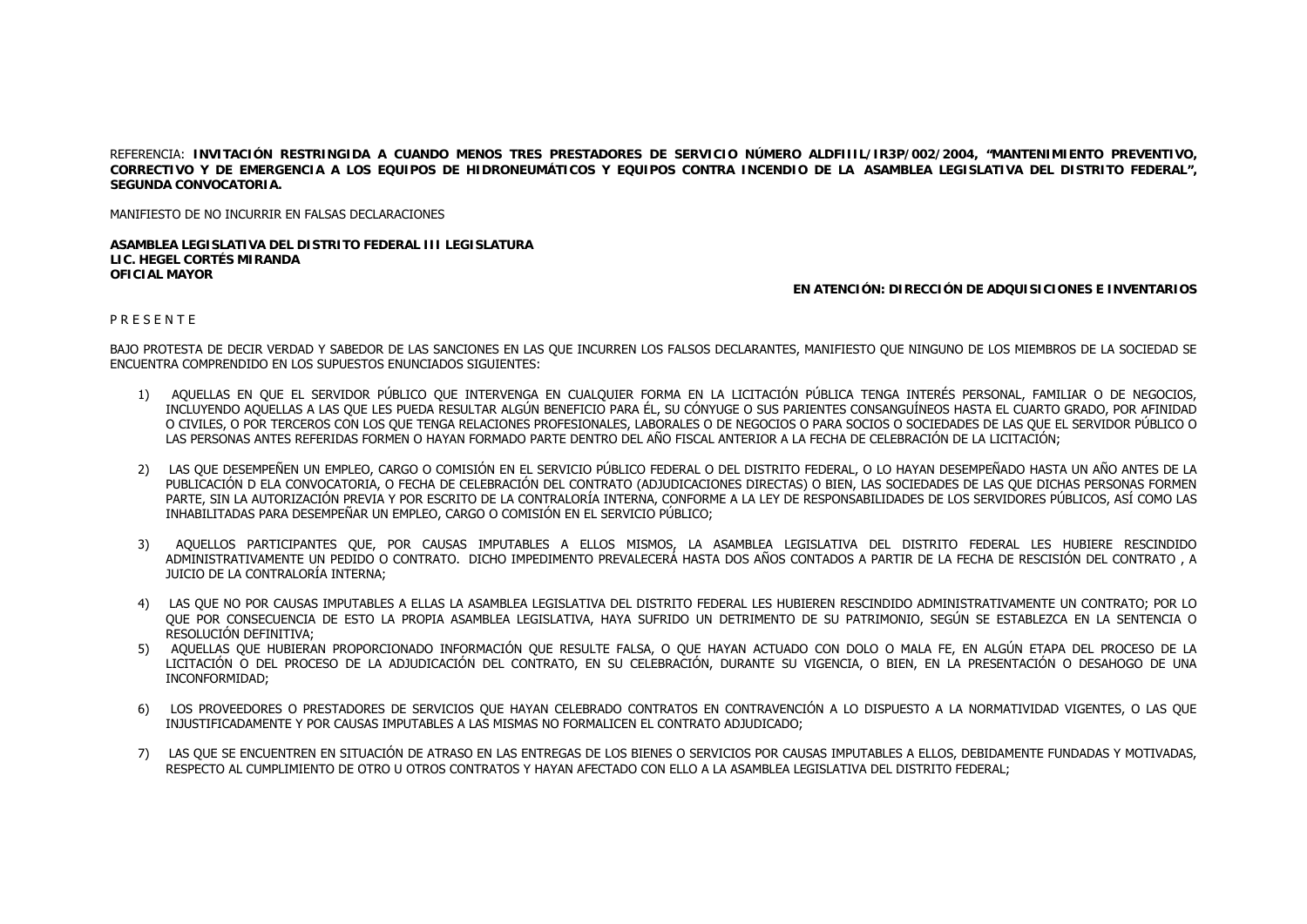- 8) AQUELLAS A LAS QUE SE LES DECLARE EN ESTADO DE QUIEBRA, QUE ESTÉN SUJETAS A UN PROCESO DE QUIEBRA O, EN SU CASO, SUJETAS A CONCURSO DE ACREEDORES;
- 9) LAS QUE POR SI O A TRAVÉS DE EMPRESAS QUE FORMEN PARTE DEL MISMO GRUPO EMPRESARIAL, ELABOREN DICTÁMENES, PERITAJES O AVALÚOS, QUE SE REQUIERAN PARA DIRIMIR CONTROVERSIAS ENTRE TALES PERSONAS Y LA ASAMBLEA LEGISLATIVA DEL DISTRITO FEDERAL;
- 10) LAS QUE SE ENCUENTRAN SANCIONADAS POR LA SECRETARÍA DE LA FUNCIÓN PÚBLICA, ANTES, SECODAM; Y/O CONTRALORÍA GENERAL DEL GOBIERNO DEL DISTRITO FEDERAL;
- 11) AQUELLAS PERSONAS FÍSICAS O MORALES, SOCIOS DE PERSONAS MORALES, O SUS REPRESENTANTES, QUE FORMEN PARTE DE OTRAS QUE SE ENCUENTREN PARTICIPANDO EN EL MISMO PROCEDIMIENTO;
- 12) AQUELLAS PERSONAS FÍSICAS, SOCIOS DE PERSONAS MORALES, SUS ADMINISTRADORES, O REPRESENTANTES, QUE FORMEN O HAYAN FORMADO PARTE DE LAS QUE SE ENCUENTRAN SANCIONADAS POR LA SECRETARÍA DE LA FUNCIÓN PÚBLICA, ANTES, SECODAM; POR LA CONTRALORÍA GENERAL DEL GOBIERNO DEL DISTRITO FEDERAL; O POR LA CONTRALORÍA INTERNA DE LA ASAMBLEA LEGISLATIVA DEL DISTRITO FEDERAL;
- 13) AQUELLAS QUE PRESENTEN GARANTÍAS, QUE NO RESULTEN POSIBLE HACERLAS EFECTIVAS POR CAUSAS NO IMPUTABLES A LA ADMINISTRACIÓN PÚBLICA DEL DISTRITO FEDERAL; Y
- 14) LAS DEMÁS QUE POR CUALQUIER CAUSA SE ENCUENTREN IMPEDIDAS PARA ELLO POR DISPOSICIÓN LEGAL.

DE LAS BASES DE LA **INVITACIÓN RESTRINGIDA A CUANDO MENOS TRES PRESTADORES DE SERVICIO NÚMERO ALDFIIIL/IR3P/002/2004, "MANTENIMIENTO PREVENTIVO, CORRECTIVO Y DE EMERGENCIA A LOS EQUIPOS DE HIDRONEUMÁTICOS Y EQUIPOS CONTRA INCENDIO DE LA ASAMBLEA LEGISLATIVA DEL DISTRITO FEDERAL", SEGUNDA CONVOCATORIA.**

SE EXTIENDE LA PRESENTE PARA LOS FINES LEGALES A QUE HAYA LUGAR.

### **A T E N T A M E N T E**

**NOMBRE, FIRMA Y CARGO REPRESENTANTE LEGAL DE LA EMPRESA**

(PAPEL MEMBRETEADO DE LA EMPRESA)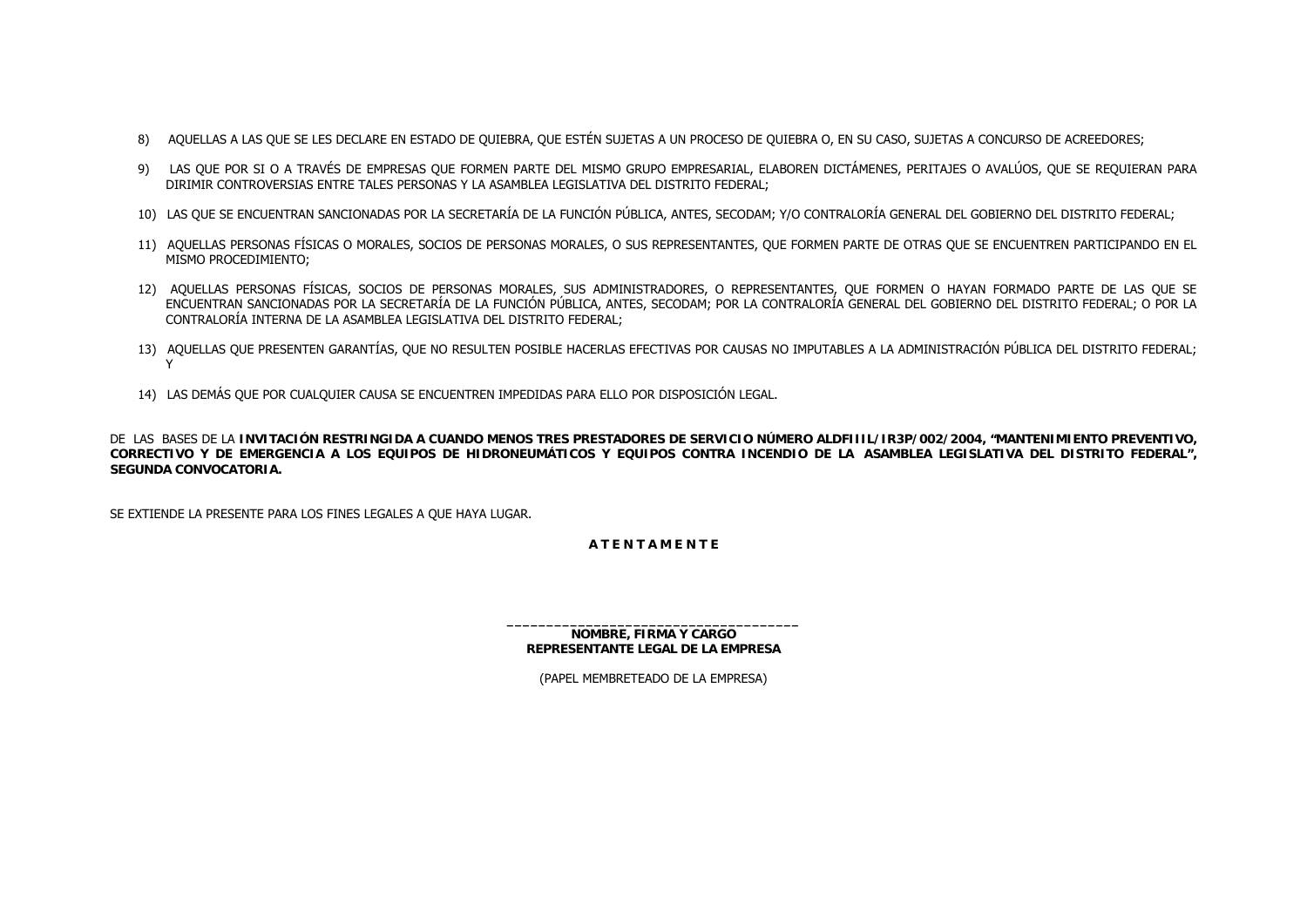## **ANEXO 5**

FECHA\_\_\_\_\_\_\_\_\_\_\_\_\_\_\_\_

REFERENCIA: **INVITACIÓN RESTRINGIDA A CUANDO MENOS TRES PRESTADORES DE SERVICIO NÚMERO ALDFIIIL/IR3P/002/2004, "MANTENIMIENTO PREVENTIVO, CORRECTIVO Y DE EMERGENCIA A LOS EQUIPOS DE HIDRONEUMÁTICOS Y EQUIPOS CONTRA INCENDIO DE LA ASAMBLEA LEGISLATIVA DEL DISTRITO FEDERAL", SEGUNDA CONVOCATORIA.**

CARTA PROTESTA

**ASAMBLEA LEGISLATIVA DEL DISTRITO FEDERAL III LEGISLATURALIC. HEGEL CORTÉS MIRANDAOFICIAL MAYOR**

**EN ATENCIÓN: DIRECCIÓN DE ADQUISICIONES E INVENTARIOS.**

P R E S E N T E

MANIFESTACIÓN BAJO PROTESTA DE DECIR VERDAD QUE **(ANOTAR NOMBRE DE LA PERSONA FÍSICA O MORAL)** NO CEDEREMOS Y/O SUBCONTRATAREMOS DURANTE LA VIGENCIA DEL CONTRATO, EN FORMA PARCIAL O TOTAL A CUALESQUIERA OTRA PERSONA FÍSICA O MORAL EL CONTRATO MOTIVO DE ESTA INVITACIÓN, EN CASO DE QUE SE NOS ADJUDIQUE EL CONTRATO RESPECTIVO.

SE EXTIENDE LA PRESENTE PARA LOS FINES LEGALES A QUE HAYA LUGAR.

**A T E N T A M E N T E**

**NOMBRE, FIRMA Y CARGO REPRESENTANTE LEGAL DE LA EMPRESA**

(PAPEL MEMBRETEADO DE LA EMPRESA)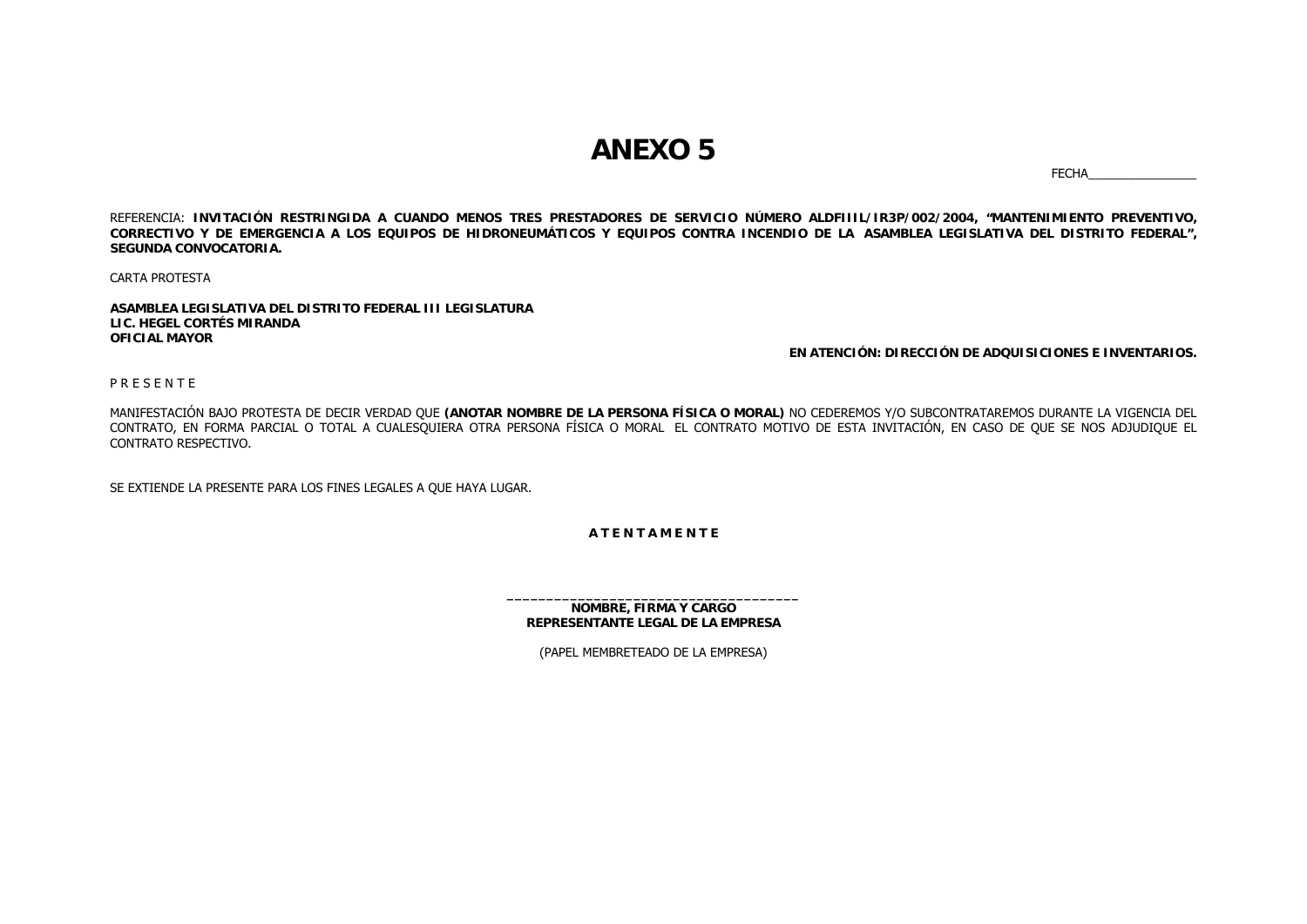## **ANEXO 6**

FECHA\_\_\_\_\_\_\_\_\_\_\_\_\_\_\_\_

REFERENCIA: **INVITACIÓN RESTRINGIDA A CUANDO MENOS TRES PRESTADORES DE SERVICIO NÚMERO ALDFIIIL/IR3P/002/2004, "MANTENIMIENTO PREVENTIVO, CORRECTIVO Y DE EMERGENCIA A LOS EQUIPOS DE HIDRONEUMÁTICOS Y EQUIPOS CONTRA INCENDIO DE LA ASAMBLEA LEGISLATIVA DEL DISTRITO FEDERAL", SEGUNDA CONVOCATORIA.**

CARTA PROTESTA

**ASAMBLEA LEGISLATIVA DEL DISTRITO FEDERAL III LEGISLATURALIC. HEGEL CORTÉS MIRANDAOFICIAL MAYOR**

#### **EN ATENCIÓN: DIRECCIÓN DE ADQUISICIONES E INVENTARIOS**

P R E S E N T E

MANIFESTACIÓN BAJO PROTESTA DE DECIR VERDAD QUE **(ANOTAR EL NOMBRE DE LA PERSONA FÍSICA O MORAL)** TIENE LA PLENA CAPACIDAD PARA PROPORCIONAR EL SERVICIO SOLICITADO, ASÍ COMO EL CONTAR CON EL PERSONAL COMPETENTE PARA SUMINISTRAR EL MANTENIMIENTO PREVENTIVO, CORRECTIVO Y DE EMERGENCIA A LOS EQUIPOS DE HIDRONEUMÁTICOS Y CONTRA INCENDIO DE LA ASAMBLEA EN EL PERIODO QUE SE SEÑALA EN LAS BASES.

SE EXTIENDE LA PRESENTE PARA LOS FINES LEGALES A QUE HAYA LUGAR.

**A T E N T A M E N T E**

**NOMBRE, FIRMA Y CARGO REPRESENTANTE LEGAL DE LA EMPRESA**

(PAPEL MEMBRETEADO DE LA EMPRESA)

**ANEXO 7**

FECHA\_\_\_\_\_\_\_\_\_\_\_\_\_\_\_\_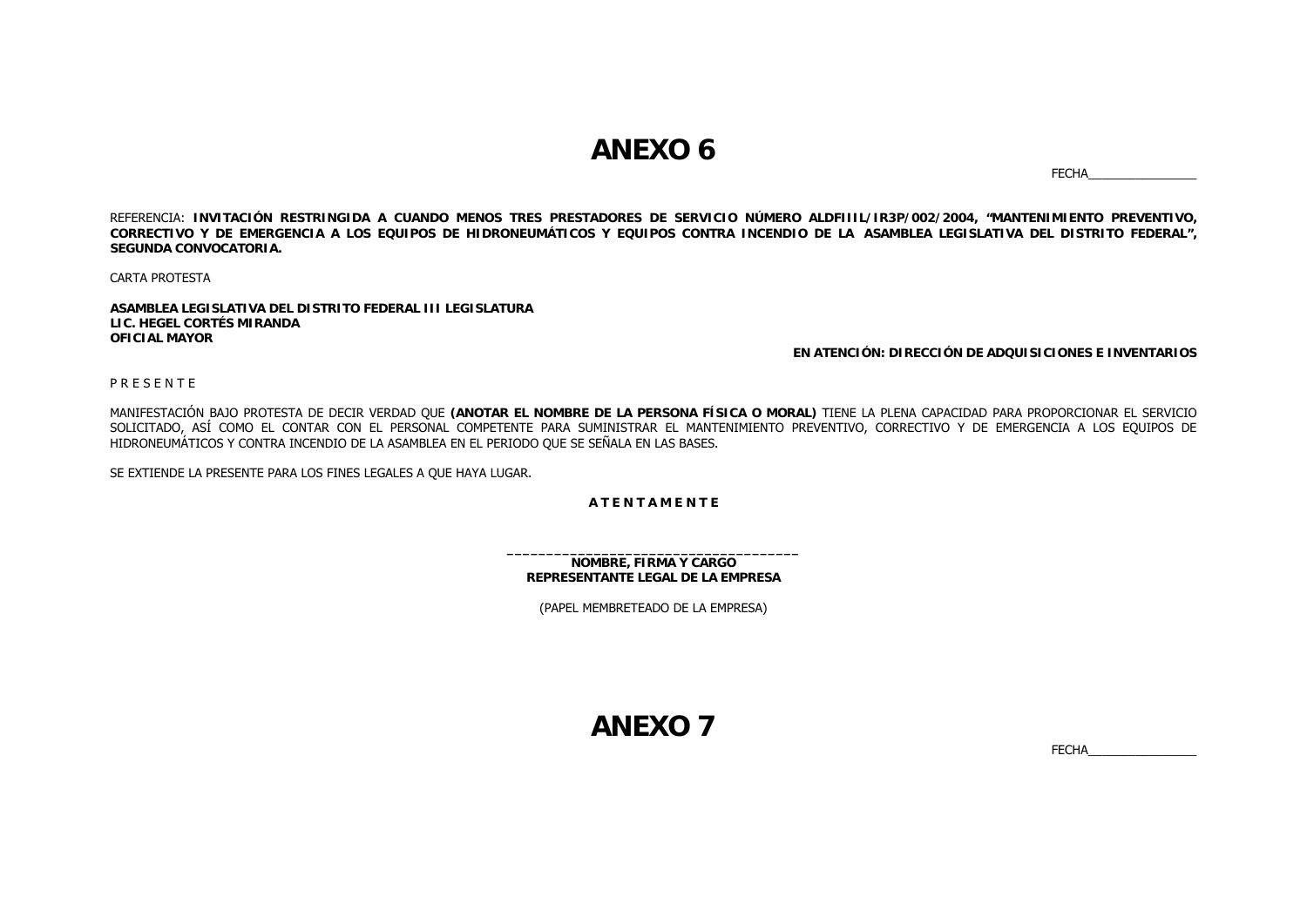REFERENCIA: **INVITACIÓN RESTRINGIDA A CUANDO MENOS TRES PRESTADORES DE SERVICIO NÚMERO ALDFIIIL/IR3P/002/2004, "MANTENIMIENTO PREVENTIVO, CORRECTIVO Y DE EMERGENCIA A LOS EQUIPOS DE HIDRONEUMÁTICOS Y EQUIPOS CONTRA INCENDIO DE LA ASAMBLEA LEGISLATIVA DEL DISTRITO FEDERAL", SEGUNDA CONVOCATORIA.**

CARTA PROTESTA

**ASAMBLEA LEGISLATIVA DEL DISTRITO FEDERAL III LEGISLATURALIC. HEGEL CORTÉS MIRANDAOFICIAL MAYOR**

**EN ATENCIÓN: DIRECCIÓN DE ADQUISICIONES E INVENTARIOS.**

P R E S E N T E

MANIFESTACIÓN BAJO PROTESTA DE DECIR VERDAD QUE (ANOTAR EL NOMBRE DE LA PERSONA FÍSICA O MORAL) CONTAMOS CON LOS MATERIALES, HERRAMIENTAS Y SUSTANCIAS NECESARIAS PARA REALIZAR EL **"MANTENIMIENTO PREVENTIVO, CORRECTIVO Y DE EMERGENCIA A LOS EQUIPOS DE HIDRONEUMÁTICOS Y EQUIPOS CONTRA INCENDIO DE LA ASAMBLEA LEGISLATIVA DEL DISTRITO FEDERAL", SEGUNDA CONVOCATORIA,** EN SU CASO, NOS COMPROMETEMOS ADQUIRIRLOS POR CUENTA PROPIA A LA BREVEDAD POSIBLE. ASIMISMO, SUMINISTRAREMOS AL CIEN POR CIENTO EL SERVICIO QUE SE REQUIERAN EN EL MANTENIMIENTO PREVENTIVO, CORRECTIVO Y DE EMERGENCIA A LOS EQUIPOS DE HIDRONEUMÁTICOS Y CONTRA INCENDIO LA ASAMBLEA, EN CASO DE RESULTAR GANADOR.

SE EXTIENDE LA PRESENTE PARA LOS FINES LEGALES A QUE HAYA LUGAR.

#### **A T E N T A M E N T E**

**NOMBRE, FIRMA Y CARGO REPRESENTANTE LEGAL DE LA EMPRESA**

(PAPEL MEMBRETEADO DE LA EMPRESA)

## **ANEXO 8**

FECHA\_\_\_\_\_\_\_\_\_\_\_\_\_\_\_\_

REFERENCIA: **INVITACIÓN RESTRINGIDA A CUANDO MENOS TRES PRESTADORES DE SERVICIO NÚMERO ALDFIIIL/IR3P/002/2004, "MANTENIMIENTO PREVENTIVO, CORRECTIVO Y DE EMERGENCIA A LOS EQUIPOS DE HIDRONEUMÁTICOS Y EQUIPOS CONTRA INCENDIO DE LA ASAMBLEA LEGISLATIVA DEL DISTRITO FEDERAL".**

**ASAMBLEA LEGISLATIVA DEL DISTRITO FEDERAL III LEGISLATURALIC. HEGEL CORTÉS MIRANDA**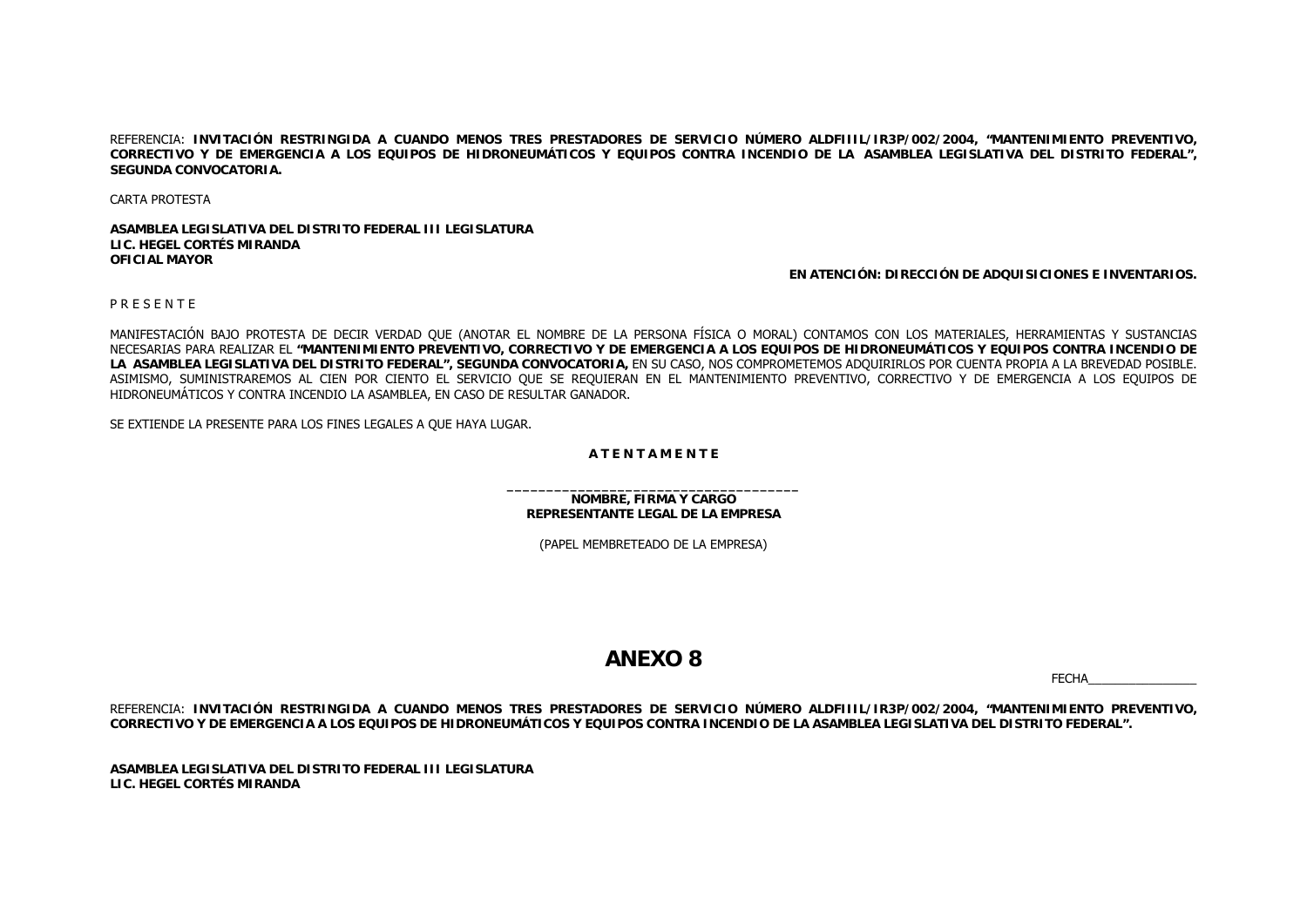**OFICIAL MAYORP R E S E N T E**

**EN ATENCIÓN: DIRECCIÓN DE ADQUISICIONES E INVENTARIOS**

POR ESTE MEDIO, MANIFIESTO BAJO PROTESTA DE DECIR VERDAD, QUE LA ASAMBLEA LEGISLATIVA DEL DISTRITO FEDERAL, QUEDA LIBERADA DE TODA RESPONSABILIDAD QUE SE DERIVE DE LAS RELACIONES LABORALES QUE SURJAN CON MOTIVO DE LA REALIZACIÓN DEL: **"MANTENIMIENTO PREVENTIVO, CORRECTIVO Y DE EMERGENCIA A LOS EQUIPOS DE HIDRONEUMÁTICOS Y EQUIPOS CONTRA INCENDIO DE LA ASAMBLEA LEGISLATIVA DEL DISTRITO FEDERAL", SEGUNDA CONVOCATORIA**, SIENDO (ANOTAR EL NOMBRE DE LA PERSONA FÍSICA O MORAL), LA ÚNICA RESPONSABLE DE TODAS LAS ACCIONES QUE SE EJERCITEN EN CONTRA DE LA EMPRESA O BIEN, DE LA ASAMBLEA.

SIN OTRO PARTICULAR, LES ENVÍO UN CORDIAL SALUDO

#### **A T E N T A M E N T E**

**NOMBRE, FIRMA Y CARGO REPRESENTANTE LEGAL DE LA EMPRESA**

(PAPEL MEMBRETEADO DE LA EMPRESA)

## **ANEXO 9**

FECHA\_\_\_\_\_\_\_\_\_\_\_\_\_\_\_\_

REFERENCIA: **INVITACIÓN RESTRINGIDA A CUANDO MENOS TRES PRESTADORES DE SERVICIO NÚMERO ALDFIIIL/IR3P/002/2004, "MANTENIMIENTO PREVENTIVO, CORRECTIVO Y DE EMERGENCIA A LOS EQUIPOS DE HIDRONEUMÁTICOS Y EQUIPOS CONTRA INCENDIO DE LA ASAMBLEA LEGISLATIVA DEL DISTRITO FEDERAL", SEGUNDA CONVOCATORIA.**

**ASAMBLEA LEGISLATIVA DEL DISTRITO FEDERAL III LEGISLATURALIC. HEGEL CORTÉS MIRANDAOFICIAL MAYORP R E S E N T E**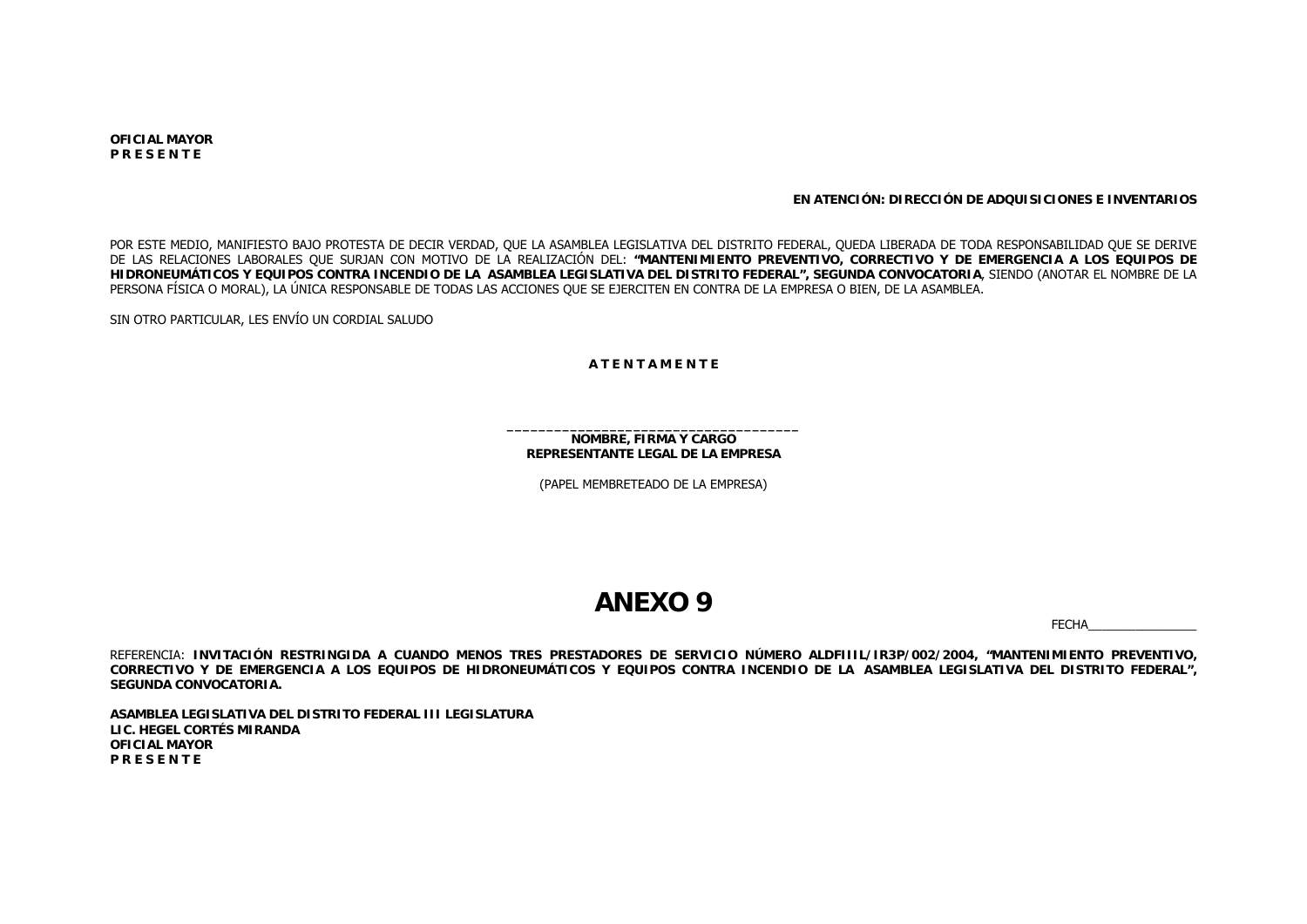### **EN ATENCIÓN: DIRECCIÓN DE ADQUISICIONES E INVENTARIOS.**

### **PROPUESTA ECONÓMICA**

| <b>CONCEPTO</b> | <b>CANTIDAD</b> | <b>SUBTOTAL</b> | I.V.A. | <b>IMPORTE</b><br><b>TOTAL</b> |
|-----------------|-----------------|-----------------|--------|--------------------------------|
|                 |                 |                 |        |                                |
| IMPORTE TOTAL   |                 |                 |        |                                |

- $\blacktriangleright$ **VIGENCIA DE LA PROPUESTA ECONÓMICA:** SERÁ POR DOS MESES A PARTIR DE SU APERTURA.
- ¾ **FORMA DE PAGO:**
- ¾ EL PAGO SE EFECTUARÁ POR MENSUALIDAD VENCIDA A TRAVÉS DEL SISTEMA ESTABLECIDO POR LA TESORERÍA GENERAL A LOS 20 DÍAS HÁBILES, DESPUÉS DE PRESENTADA LA FACTURA, DEBIDAMENTE VALIDADA POR LA DIRECCIÓN GENERAL DE SERVICIOS.
- ¾ **LUGAR DE REALIZACIÓN DEL SERVICIO:**
- ¾ LOS LUGARES DE REALIZACIÓN DEL SERVICIO OBJETO DE ESTA INVITACIÓN, SE SEÑALAN EN EL ANEXO TÉCNICO DES ESTAS BASES, TENIENDO COMO DOMICILIO FISCAL LA CALLE DE DONCELES S/N ESQ. ALLENDE, COLONIA CENTRO, DELEGACIÓN CUAUHTÉMOC, C.P. 06010
- ¾ **IMPORTE TOTAL:** SE ANOTARÁ EL PRECIO TOTAL DE LA PARTIDA ÚNICA DEL **MANTENIMIENTO PREVENTIVO, CORRECTIVO Y DE EMERGENCIA A LOS EQUIPOS DE HIDRONEUMÁTICOS Y EQUIPOS CONTRA INCENDIO DE LA ASAMBLEA**, SUBTOTAL, IMPUESTO AL VALOR AGREGADO Y EL TOTAL.
- ¾ **EL I.V.A.,** DEBERÁ INDICARSE POR SEPARADO DEL PRECIO PROPUESTO.
- ¾ **EL PRECIO COTIZADO SERÁ FIJO:** DEBERÁ ESPECIFICAR SU CONFORMIDAD DE QUE DURANTE LA VIGENCIA DEL CONTRATO, ASÍ COMO DE LA PRÓRROGA QUE SE PUDIERE CELEBRAR, LOS PRECIOS NO SUFRIRÁN INCREMENTO.
- ¾ **LA COTIZACIÓN SE DEBERÁ PRESENTAR EN MONEDA NACIONAL.**
- $\blacktriangleright$  **DATOS DE GARANTÍA DE SOSTENIMIENTO DE LA PROPUESTA ECONÓMICA:** MENCIONAR EL NOMBRE DE LA AFIANZADORA, NUMERO DE PÓLIZA, IMPORTE DE LA FIANZA O CHEQUE CERTIFICADO, ADEMÁS EN ESTE SOBRE SE DEBERÁ INCLUIR LA GARANTÍA RELATIVA AL SOSTENIMIENTO DE LA MISMA, VER PUNTO 7.1 Y APEGARSE AL TEXTO DEL **ANEXO 10.**
- ¾ LOS DESCUENTOS VOLUNTARIOS QUE SE OFREZCAN EN LA PRESENTACIÓN DE LOS SERVICIOS DEBEN SEÑALARSE POR SEPARADO E INCLUIRSE EN EL SOBRE DE LA PROPUESTA ECONÓMICA.

### **A T E N T A M E N T E**

**NOMBRE, FIRMA Y CARGO REPRESENTANTE LEGAL DE LA EMPRESA**